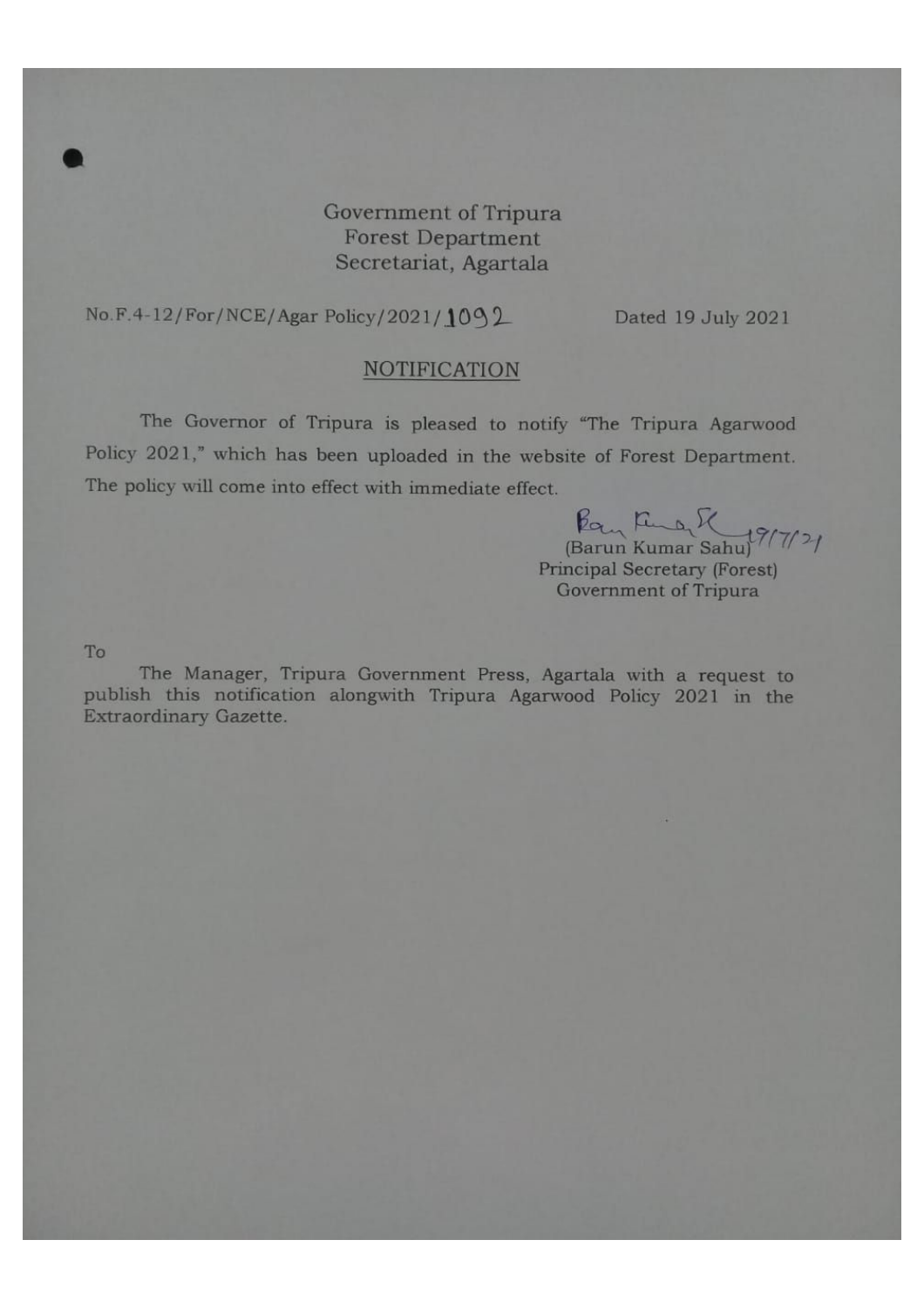# **TRIPURA AGARWOOD POLICY 2021**

### **1.0 Introduction**

l

Agar<sup>1</sup> (*Aquilaria malaccensis*) is an evergreen tree, which grows in Bangladesh, Bhutan, northeast India, Sumatra and Kalimantan islands of Indonesia, Malaysia, Myanmar, Luzon Philippines, Singapore and southern Thailand. In India, it is found in North Eastern states, viz., Assam, Arunachal Pradesh, Meghalaya, Manipur, Tripura, Mizoram, Nagaland, Sikkim and northern West Bengal. Agar is also found in some southern Indian states like Karnataka, Kerala and Goa. Agar is a precious floral wealth of North East India, and has been identified as a potential aromatic plant.

Northeast India is particularly significant in this precious wealth locally known as "agar" or "xasi" (and 'aguru' in Sanskrit), and is considered to be the cradle of agarwood aromatics with ancient traditions of agarwood production which is thriving and growing. It has been used for over 2000 years for medicinal, aromatic and religious purposes. *Aquilaria malaccensis* is the preferred source of Agarwood for perfumery and religious traditions in the Middle East and in India. In Northeast India, agar is found mainly in Assam and Tripura.

Agartala, the state capital of Tripura is believed to have origin of its name from Agarwood. This species has a huge potential of creating another "Economic Revolution" in Tripura after rubber, bamboo and other major forestry crops of Tripura. The low input for management and growth, lack of site specificity and intercropping adaptation could make agar a preferred cash crop. In Tripura, this critically endangered tree is quite adaptable to the land. In order to promote agar tree, its plantation, its sustainable harvesting and promoting

<sup>&</sup>lt;sup>1</sup> In this document, the word 'agar' does not refer to jelly-like edible substance obtained from red algae.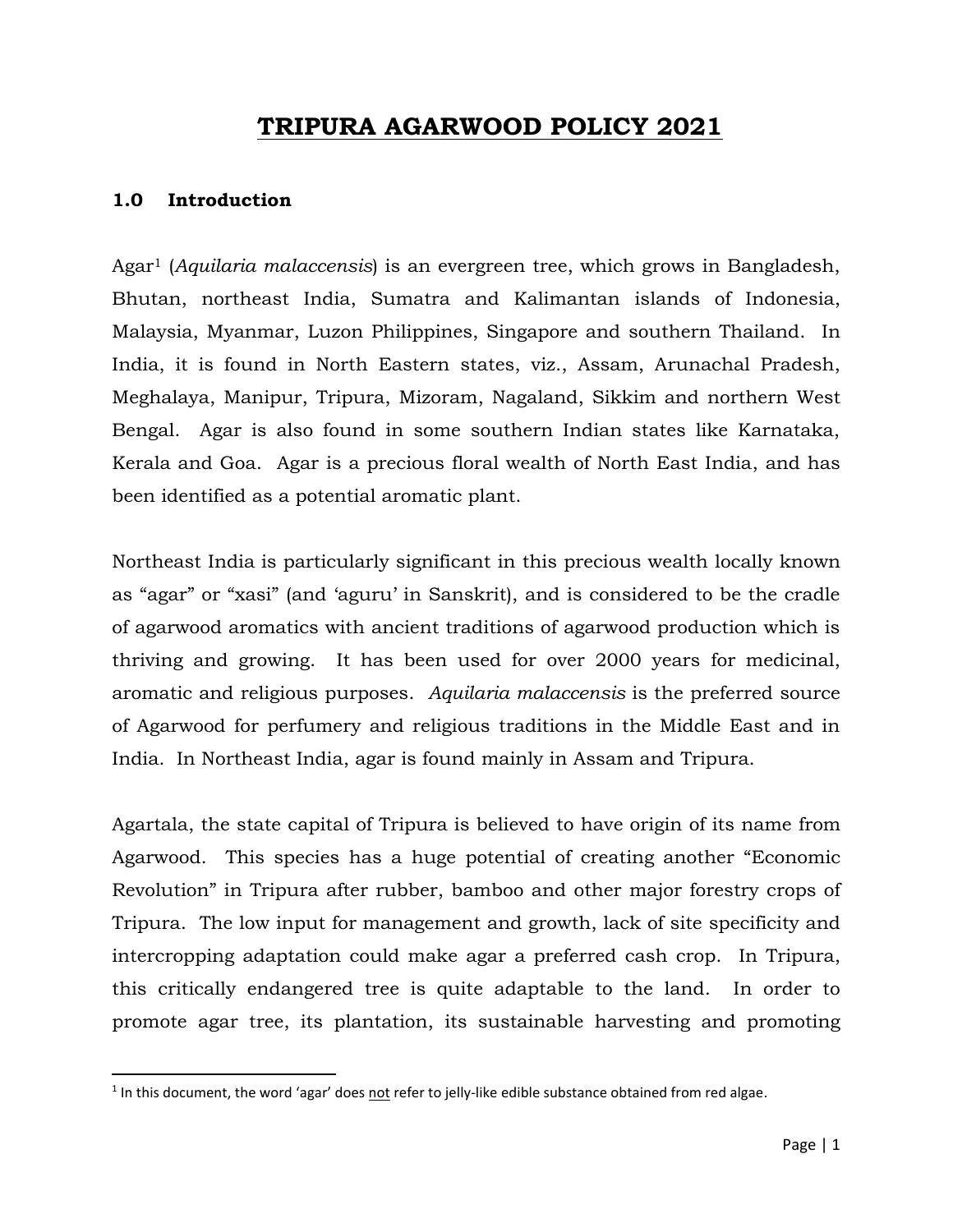agarwood based Industry, detailed policy for promotion of agarwood is presented.

### **2.0 Background**

The resin-embedded agarwood is valued in [North Eastern](https://en.wikipedia.org/wiki/North_Eastern) culture for its distinctive fragrance, and thus is used for making [incense,](https://en.wikipedia.org/wiki/Incense) perfumes and cosmetics. The aromatic qualities of agarwood are influenced by the species, geographic location and parts of the tree like its branch, trunk and root origin, length of time since infection, and methods of harvesting and processing. First-grade agarwood is one of the most expensive natural raw materials in the world.

In Tripura, preliminary survey shows that agar resources are available in huge quantity especially in the North Tripura district. Agar trees are also adaptable to grow in other districts of the state as well. However, agar did not gain importance like rubber and bamboo during the past years. It might be because of lack of quality of agarwood produced from the existing plantations, lack of inoculation to the extent required for economic revolution, absence of recognized and formal trade mechanism, illegal distillation leading to poor quality extraction of agar oil / lack of quality control mechanism and also due to inadequate encouragement to agar growers for registration of agar trees with Forest Department.

Moreover, because of the relative scarcity and high cost of agarwood, this species is considered as potentially threatened species and accordingly the primary source i.e. agar (*[Aquilaria malaccensis\)](https://en.wikipedia.org/wiki/Aquilaria_malaccensis)*, has been listed in *[Appendix II](https://en.wikipedia.org/wiki/Appendix_II)* [\(potentially threatened species\)](https://en.wikipedia.org/wiki/Appendix_II) by the *[Convention on International Trade in](https://en.wikipedia.org/wiki/CITES)  [Endangered Species \(CITES\) of Wild Fauna and Flora](https://en.wikipedia.org/wiki/CITES)*.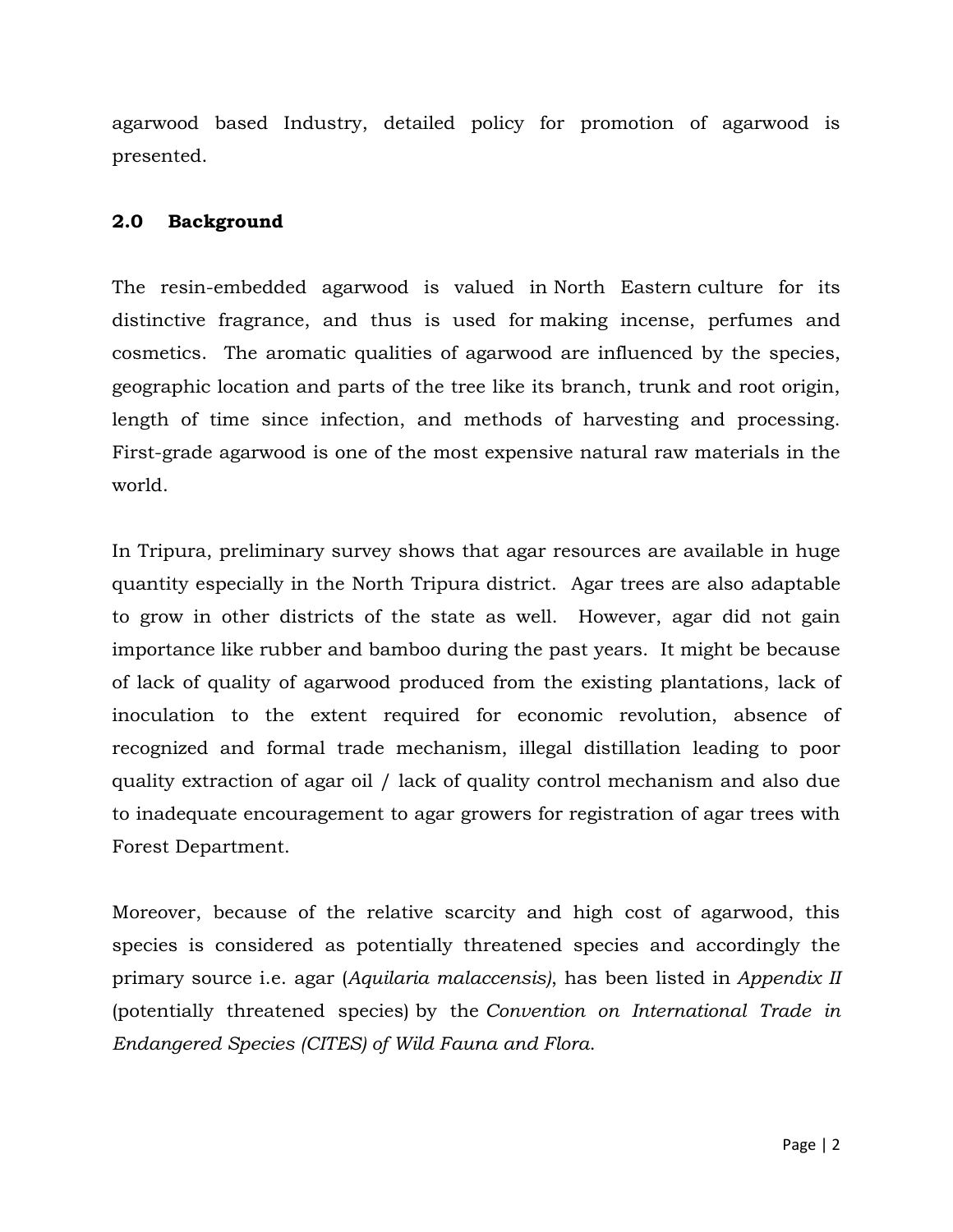With this policy, a comprehensive roadmap for promotion of agar for economic revolution in the state of Tripura is attempted to make agar sector ₹20 billion sector in next five years. This may be achieved by way of planned intervention for promotion of sector, policy prescription for making it easier for growers to grow and harvest agarwood and incentivize the industrial use of Agarwood.

### **3.0 Current Status on Agarwood**

Agar plantation is one of the species of miscellaneous plantation being taken by Forest Department in its plantation programs over the years. The department encourages plantation of agar in private land through different public awareness campaigns. The department allows extraction of trees on private land as per existing guidelines of extraction of trees from private land.

Forest Department as the nodal department for all trees, attempted to explore the economic benefit of this important species as early as in 2008. References can be seen in NTFP Volume II published by NTFP Centre of Excellence (NCE) in 2008, where preliminary Economic and Profitability Analysis of Agarwood had been presented.

In subsequent years, NCE tried to increase the awareness about agar by way of different workshops, seminars, trainings and even by taking some project for artificial inoculation as well. This encouraged private growers to take Agar Plantation extensively. Forest department had come up with a detailed guideline for sustainable extraction/utilization of agar trees available in private lands in Tripura in January 2019. With this guideline, the growers are being encouraged to register the trees growing in their private lands so that in future, at the time of harvesting and transport, Forest department issue the 'certificate of origin' permit required under CITES.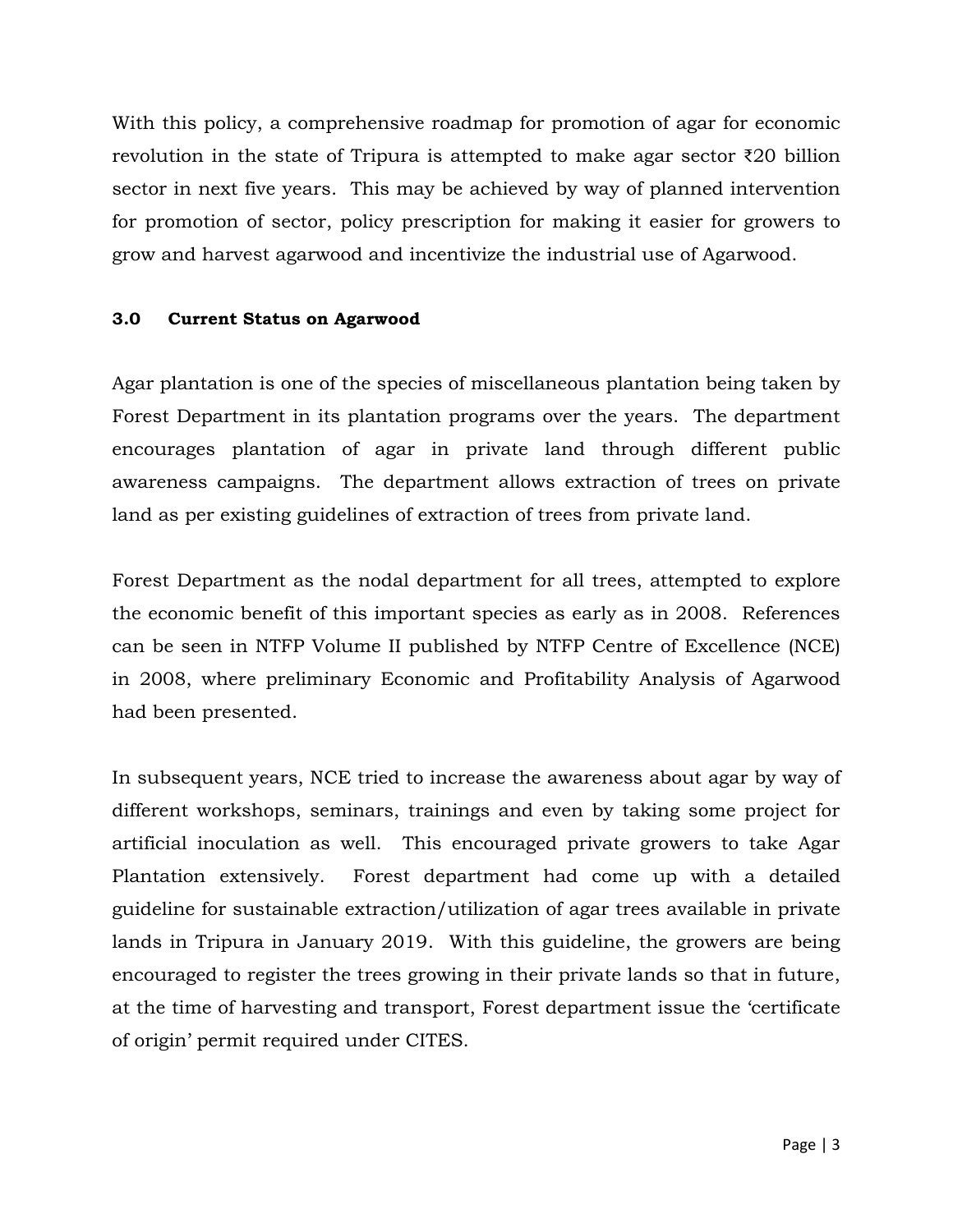Recently, a special drive had taken place in North Tripura district for registration of agar trees. Similar drives are being arranged regularly to convince the private growers for registration of trees.

All these activities are taken by the Forest Department independently and while pushing the agenda further it was felt that there is a need for comprehensive policy on Agar, which can provide direction to all stakeholders and also prescribe definite road map for development of the sector through this policy on Agar.

## **4.0 Objectives:**

The objectives of the Tripura Agarwood Policy 2021 are:

- a) To ensure sustainable utilization of the agarwood by emphasizing on all the aspects of cultivation, harvesting, processing, transit and trade.
- b) To promote trade in agarwood by easing the procedures of procurement, processing and selling of various products, within the country and export subject to the provisions of CITES.
- c) To encourage the growers for planting agarwood trees on their farm/private and homestead lands for livelihood generation and better source of income.
- d) To promote the agarwood based industries by Ease of Doing Business and providing proper market linkages.
- e) To encourage the research and development in the field of artificial inoculation for agarwood formation, sustainable harvesting and improvement in the quantity and quality of products, development of quality planting material, agro-forestry model, establishment of germplasm and gene bank etc.
- f) To set up agar trade centre for buyer-seller meet on agar products.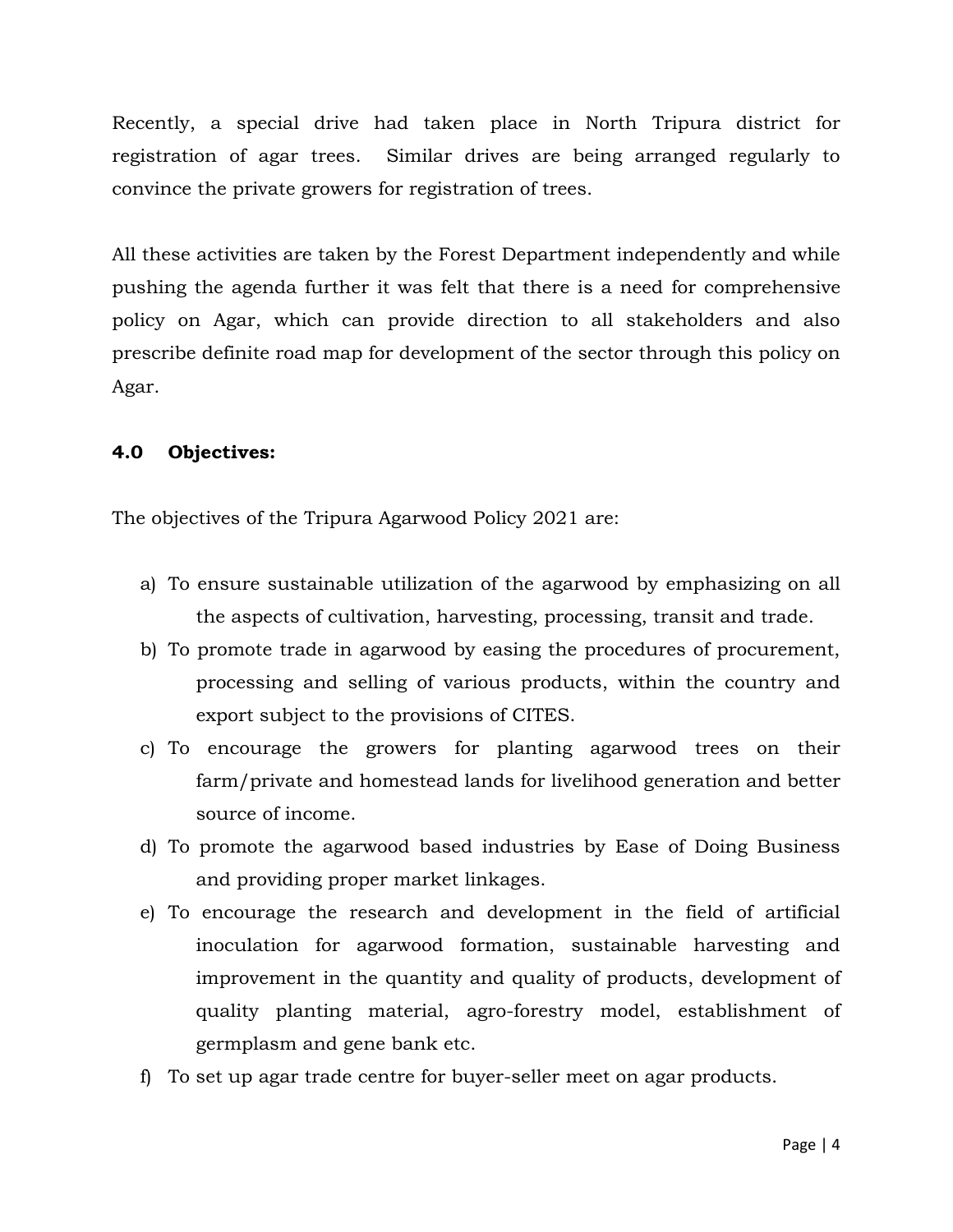- g) To establish agar product testing laboratory preferably in private sector for quality testing of such products.
- h) To train and to build capacity of local youth in plantation and nursery techniques, artificial inoculation of agarwood, agarwood extraction and processing; and marketing of agarwood products.
- i) To encourage community participation by having popular campaign "ghar-ghar agar, har ghar agar" through the involvement of Joint Forest Management Committees (JFMCs) /Bio-diversity Management Committee (BMC)/ Self Help Groups (SHGs)/agar growers companies/ farmer producer organizations etc in plantation of agar trees and also in processing and marketing of agar based products.
- j) To streamline registration of existing and new agarwood processing units under the provisions of the Tripura Wood Based Industries (Establishment and Regulation) Rules, 2006 to ensure forward and backward market linkages.

## **5.0 Agar: Present Status**

### **5.1: Edaphic Factor:**

Agar plantations are suitable and preferable for planting in warm and high humid sub-tropical climate. Agar tree grows appropriate at a temperature between 22℃ to 43℃ having about 70% sunlight and with rainfall ranging from 1800-3500 mm per annum. It grows at an altitude up to 2000 m above mean sea level. Agarwood plantation is suitable in the land types of soft and sandy clayey soil with a pH ranging between 4 and 6. Currently, agarwood trees are mostly confined to Kadamtala block of North Tripura district, Khowai subdivision of Khowai district and some pockets of South Tripura and Gomati districts. However, it can grow well in all parts of Tripura, as edaphic factors required for tree to grow exist in the entire state.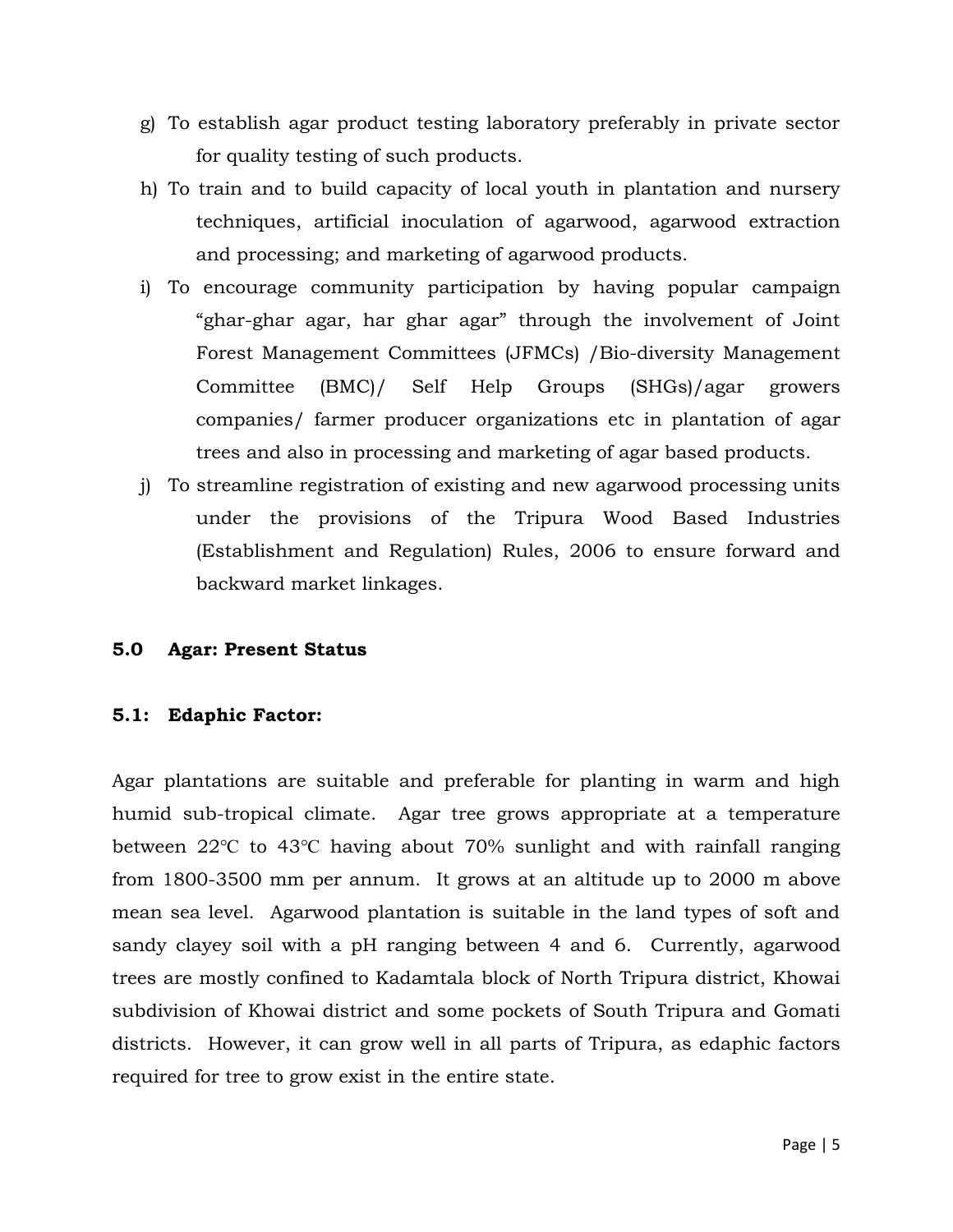#### **5.2: Importance of infection of Agar tree:**

It is only when *Aquilaria* trees are bruised by external factors such as physical injury, chemical treatment insect attack or bacterial/fungal infection, that agar resin start forming in the tree as defense mechanism. The resin is produced as an immune response to attack from fungi or injury by borer insect called Neurozerra conferta (Zeuzera conferta). In Tripura, it is noticed that insect borers aids agar resin formation more in North Tripura district naturally as compared to other areas of the state. This necessitates the policy prescription to plant tree across the state and on highways so that insects responsible for agar wood formation can propagate naturally throughout the state.

#### **5.3 International Legal scenario:**

The population of *Aquilaria* species, a critically endangered tree species of India, has markedly decreased in the forests due to illegal and unsustainable harvesting of mature trees for agarwood trade, forcing the government to bring the international trade within sustainable limits. Hence, the species was included in Appendix II (potentially threatened species) of the Convention on International Trade in Endangered Species of Wild Fauna and Flora (CITES 1994). It is listed as Critically Endangered in the IUCN Red List. However, over the years, its population increased substantially in private lands in many pockets of northeastern states and to some extent in southern states. Accordingly, efforts are continuing to allow official exports of products, which are sourced from sustainable managed plantations.

### **5.4 World Market:**

Agarwood processing and trade is secretive and restricted to only few groups/individuals. Three grades of oil are being extracted from the Agar namely Boya, Boha and Khara. These oils are being measured in units of tola (one tola = 11.66 gram). The agarwood chips are also high value product and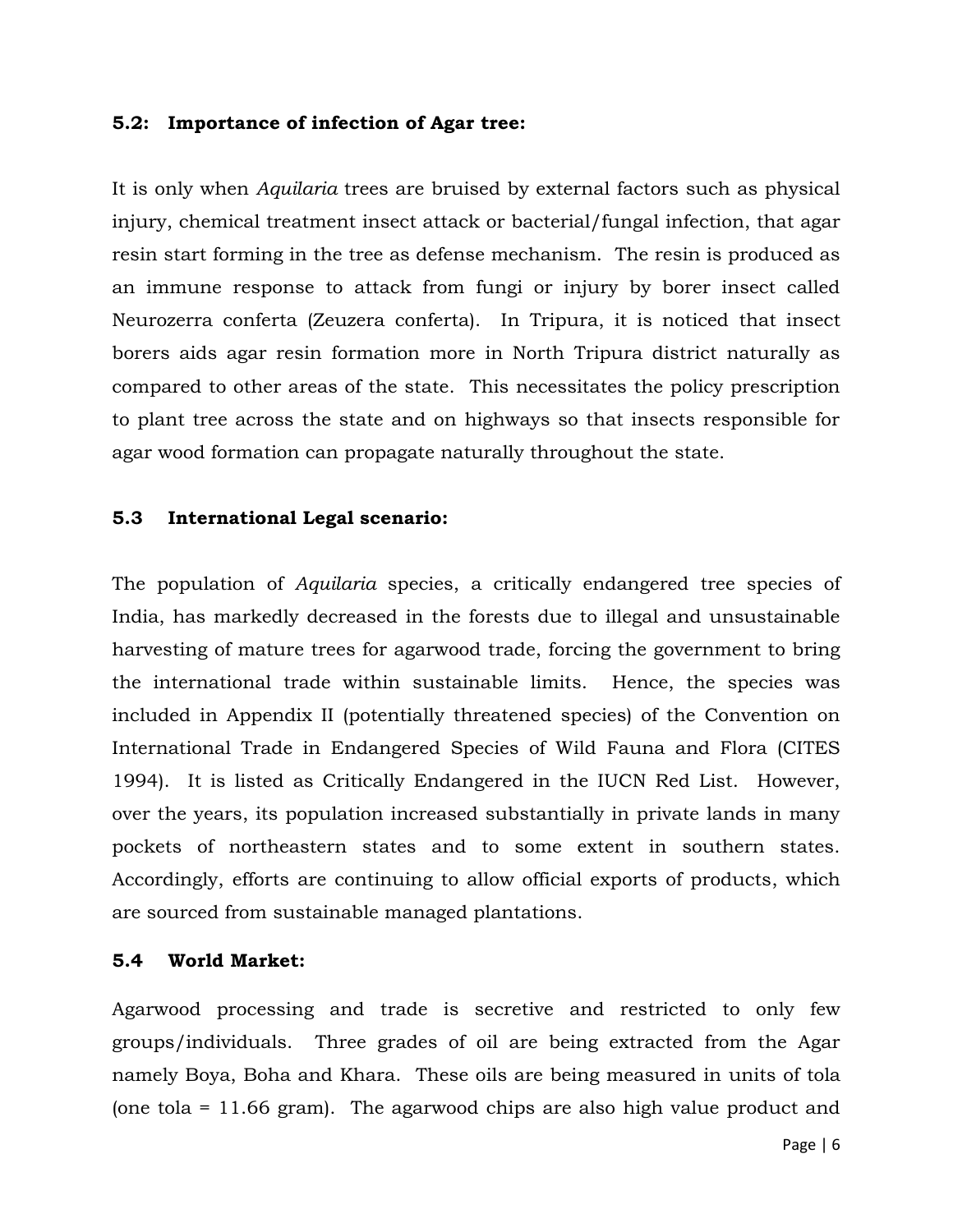are classified as per quality, viz, Jura, Muri, Challa, Sisor etc. Both oil and agarwood chips are being sold in markets in Assam. However, its value in international market is many times more than what it is being sold at in North East Market. This policy attempts to fetch the right price to the growers of agar and for the agar products originating from Tripura.

### **5.5 Export and Re-export process:**

The export of agarwood is prohibited since 1991, when the export of all wood products (including log, timber, chip, powder, flake, dust etc) of all species was banned through the EXIM Policy in force at that time. In the EXIM Policy (2009-2014) published by the Directorate General of Foreign Trade, Government of India, export of agarwood was restricted and is subjected to the provisions of Convention of International Trade in Endangered Species of Wild Fauna and Flora (CITES). Regarding the export provision of agarwood, the export of agarwood is regulated under Chapter 12 (serial number 80 to 83) of ITC (HS) Classification of Export and Import items. As per this provision, the export of "plants, plant portion of wild or cultivated origin, of species specified in Appendix II or III of CITES" is free but it is subjected to production of a certificate of legal possession in favor of the exporter issued by the competent authority having jurisdiction where the exporter is situated.

For District Forest Officer to issue such certificate, he/she needs to verify its origin. In order to ascertain origin of such agar wood, self and voluntary registration of agar tree is recommended.

### **6.0 Proposed policy Intervention for promotion of Agar wood in Tripura:**

Following specific intervention may be taken up by Government of Tripura in a time-bound manner for promotion for agarwood.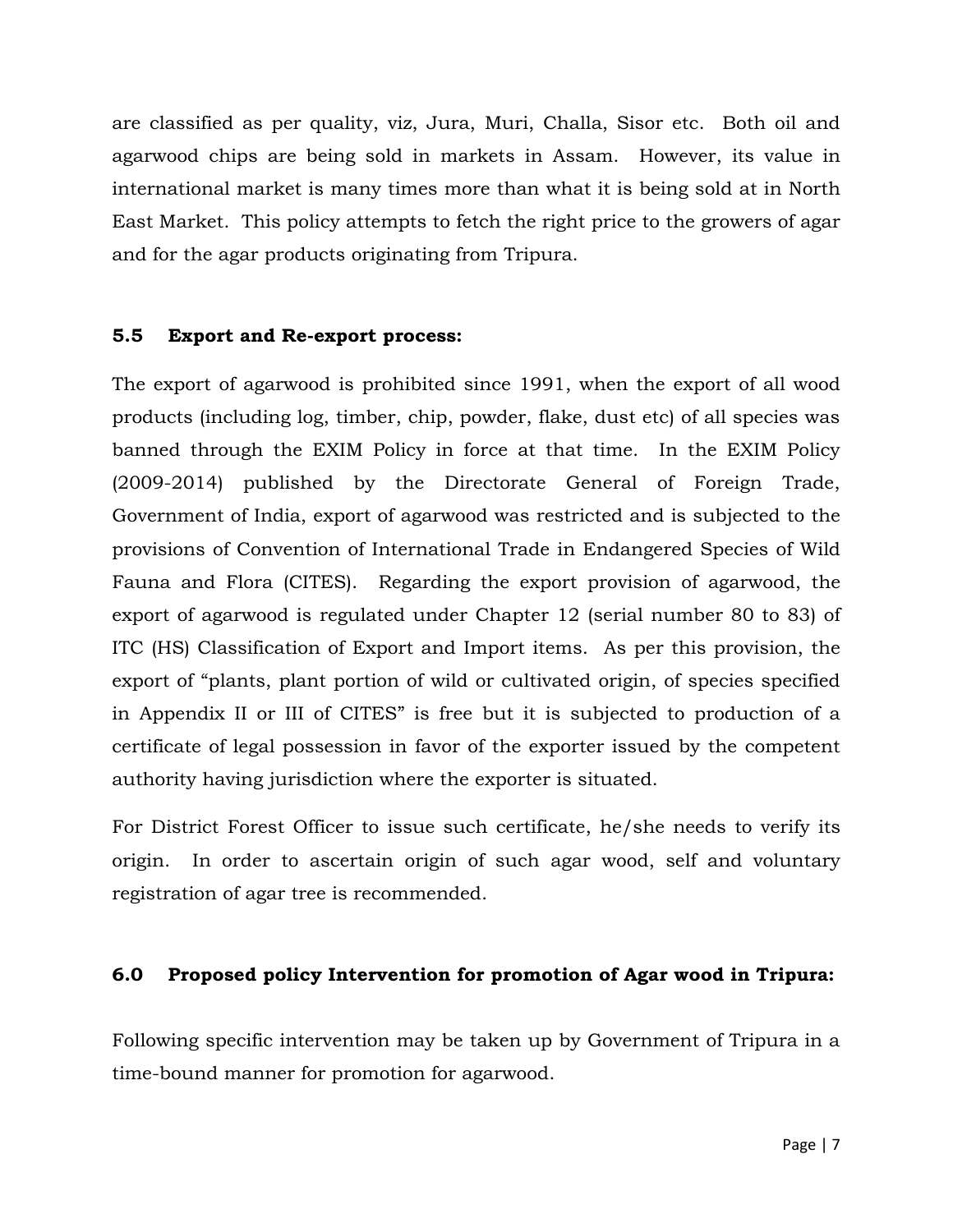#### **6.1 Resource Mapping:**

 $\overline{\phantom{a}}$ 

Preliminary resource survey of agar resources in the state on sampling basis has already been completed by Forest Department. This was done for submission of information to Rain Forest Research Institute<sup>2</sup> (RFRI), Jorhat, which is listed as Scientific Authority of CITES, and is involved in preparation of Non-Detrimental Finding (NDF) study report required by the CITES Management Authority of India to ascertain the availability and harvesting of agarwood in wild and cultivable area for issuance of CITES export permit.

Like rubber and bamboo, plantation of agar also has been encouraged by Forest Department in the state, which captured the imagination of the people of North Tripura district of the state, probably because of its protection by private growers and proximity to Assam and Hojai area where agar processing mostly takes place.

As per report, the total number of agarwood trees estimated in the non-forest areas of Tripura is more than 5 million covering about 2000 hectares of plantations in the state. Almost 95% of these trees are concentrated in North Tripura district. However, in recent years, people of other districts have also shown interest in agar plantation, and many growers are planting agar trees in districts like Khowai, South Tripura and Gomati.

However, in order to have extent of agar trees, both in forestland and private land and also to know the age-wise distribution of trees, extent of infection and possible availability of agarwood for processing, there is a need of thorough resource mapping. Accordingly, the Forest Department may take up detailed resource mapping by engaging a suitable agency, which will be given the task

<sup>&</sup>lt;sup>2</sup> It comes under Indian Council of Forestry Research and Education, Ministry of Environment, Forest and Climate Change, Government of India.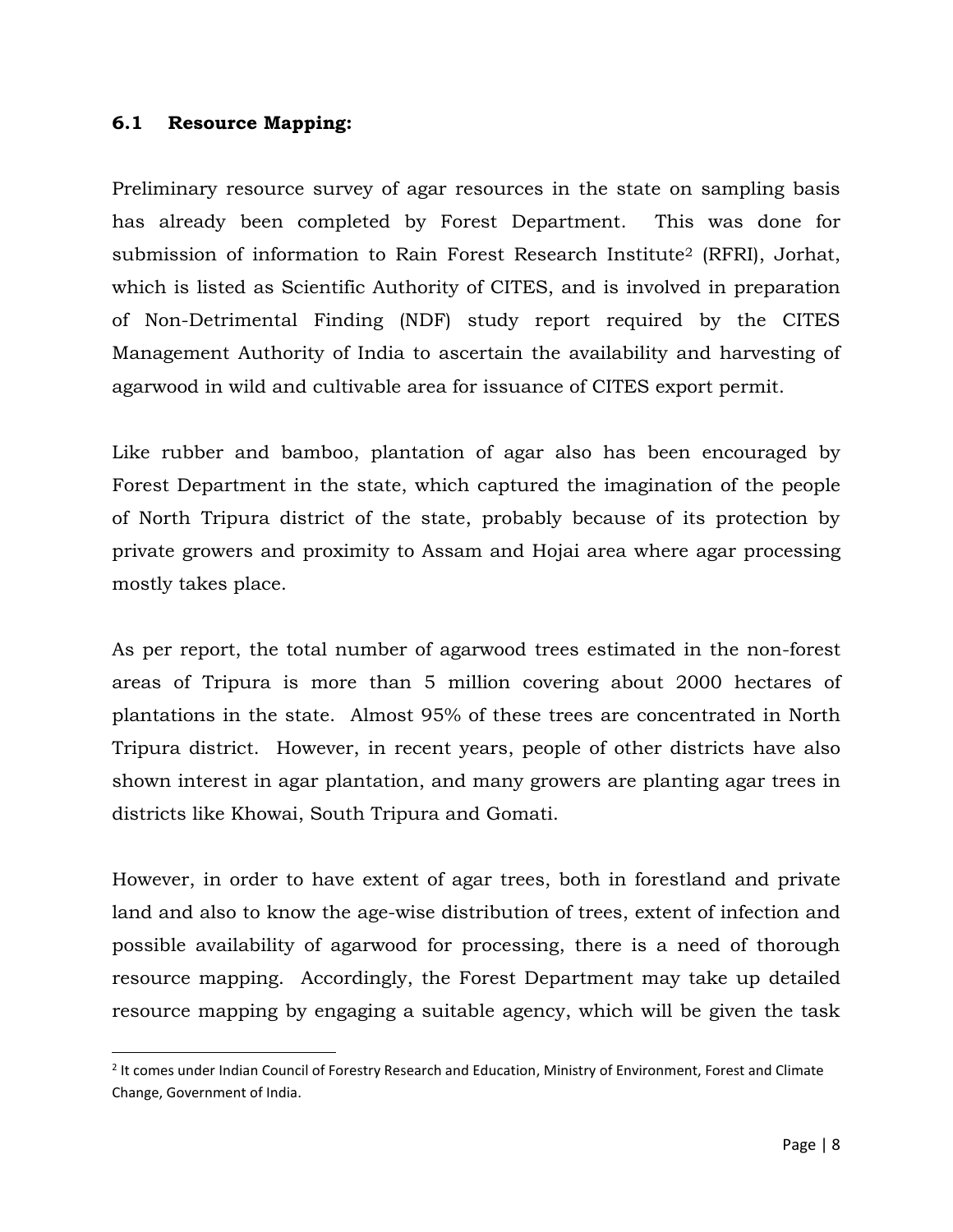to identify the total agar tree resources in each village of the state. Its task will also include finding the total number of growers, their identification, GPS locations of plot, girth class wise distribution of trees, level of natural or artificial infection etc. With this information, the department will be in a position to plan in better way about sustainable utilization of agarwood and prescribe the appropriate policy for its sustainable economic utilization and industrial processing. This resource mapping may be completed in a time bound manner by December 2022.

If required advanced remote sensing-based technology like LiDAR survey may also be used for completing the resource mapping for agar species.

## **6.2 Resource Augmentation:**

Augmentation of agar trees resources deserves attention. Agar (*[Aquilaria](https://en.wikipedia.org/wiki/Aquilaria_malaccensis)  [malaccensis](https://en.wikipedia.org/wiki/Aquilaria_malaccensis)*) has been listed in [Appendix II as potentially threatened species](https://en.wikipedia.org/wiki/Appendix_II) by the [Convention on International Trade in Endangered Species \(CITES\) of Wild](https://en.wikipedia.org/wiki/CITES)  [Fauna and Flora.](https://en.wikipedia.org/wiki/CITES) Although it is available in good number in Tripura, but it is concentrated in specific pockets, such as in Kadamtala block of North Tripura district. The plantations are on private lands, and are protected by private growers.

In order to spread agar plantation, and to encourage it as cash crop on the patterns of rubber, bamboo, pineapple etc, augmentation of agar tree resources by way of promotion of its cultivation is proposed in this policy. It may also be encouraged through JFMC and the community.

For the promotion of cultivation of agar tree amongst the private landholders, small growers and farmers, the following activities may be encouraged.

## **6.2.1 Availability of Quality Planting Material (QPM) in Nurseries:**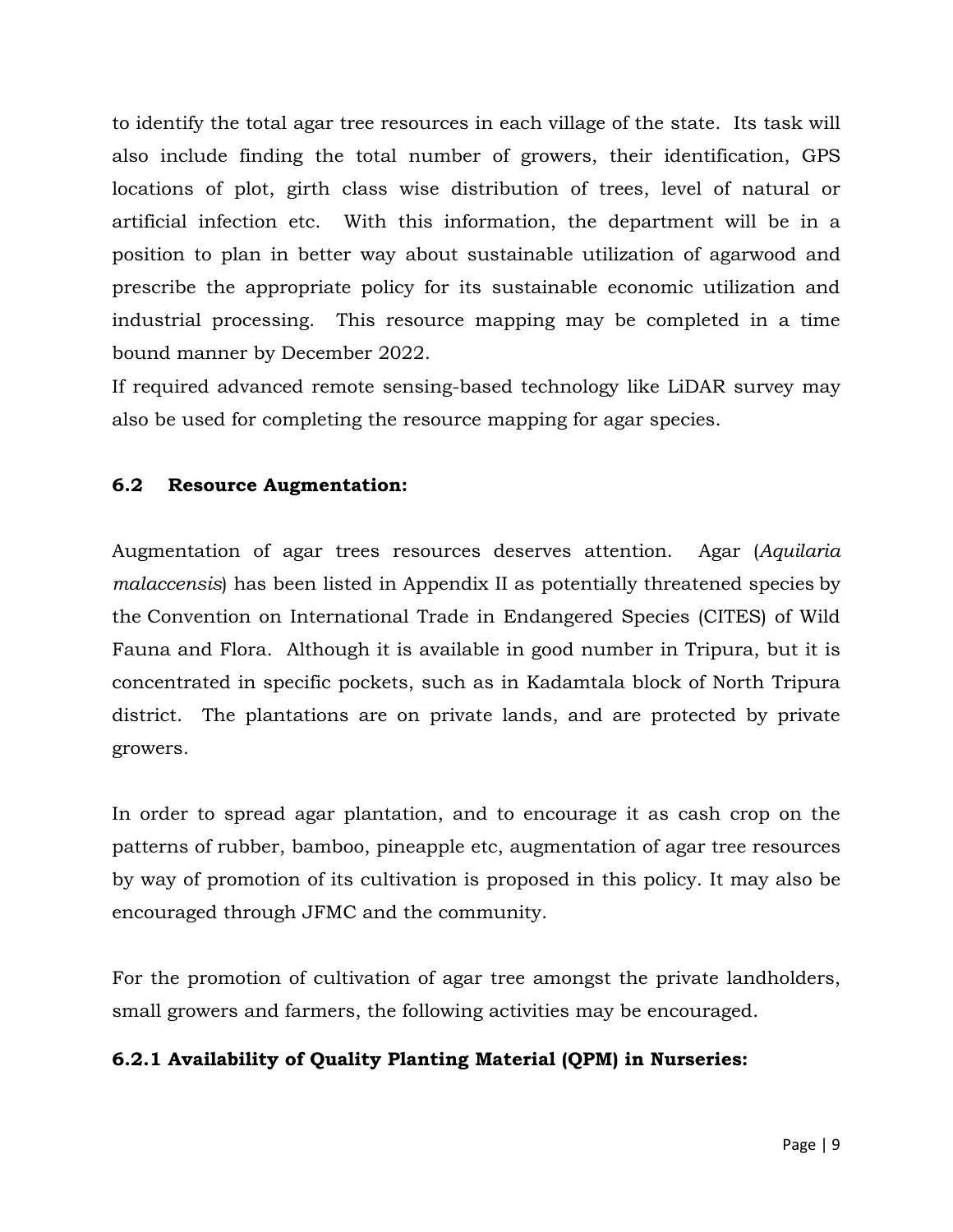Good quality Agar saplings will be raised in both departmental and private nurseries with support from Forest Department. Both departmental as well as private nurseries will be promoted. Wherever required, nurseries may be certified for producing QPM. Agar species will be given prominence for raising seedlings through different schemes available with Forest department including Decentralized People's Nursery, School Nursery etc. As per the existing policy, these quality seedlings will be available for the growers at the suitable rate to be specified by Forest Department from time to time.

## **6.2.2 Block Plantation on Private land:**

All those growers who plant in at least one kani land (0.4 acre) may be brought under Block Plantation Program for promotion of agar cultivation. Necessary awareness program will be conducted to encourage farmers to participate in Block Plantation Program.

## **6.2.3 Agar Plantation as fencing:**

Growers who cannot spare the land for agar plantation may be encouraged to grow agar trees as fencing and shade to their existing plantation, residential plot etc.

One of the peculiarities of agar is that it can grow at the spacing as less as one foot. Once tree become two to three years old, barbed wire fencing can be laid out using this tree as poles. This will help in inducing the artificial infection in these trees. It is proposed to promote agar plantation as a fencing crop in various plantations.

For this, special information and communication campaign may be taken up to promote the idea of planting agar. Forest Department will provide seedling at reasonable rates from its nurseries.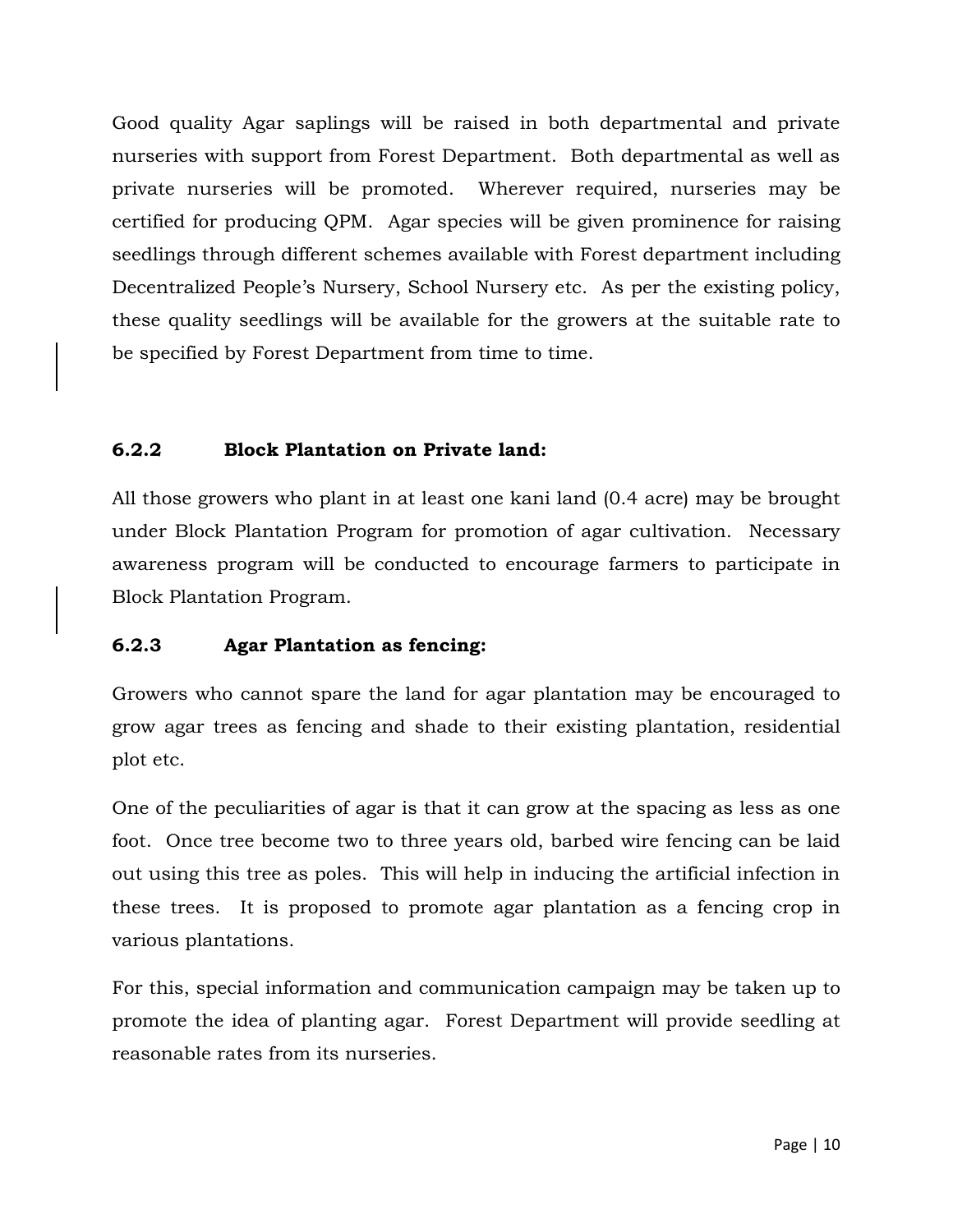#### **6.3 Training and Capacity Building of stakeholders:**

Although, agar is easy to grow, making it commercially viable and economically valuable requires skill. Skill is important to infuse infection in the trees, for identification of tree having infections, for separating infected wood from stem of the tree and also to know quality of wood, oil etc. Skill development and training are essential for realizing economic potential from agar sector.

As such, the government may supplement in training and capacity building. Training will be imparted for raising quality nursery, for raising plantation, for artificial inoculation, for extraction of infected wood from wood stem, for oil extraction and so on. Training will also be provided for various aspects like proper drilling, cutting, oil extraction process, making powder, chips cutting, etc.

Some enterprising agar tree farmers may be sent outside the state under relevant skill development schemes to develop skills in testing of agarwood and training on physical/chemical evaluation process techniques for the various agarwood oils so that growers can get the right price. Entrepreneurship Development Program (EDP) may be arranged for entrepreneurs interested in developing their own businesses in agar sector like agar trading, digital marketing, engaging in future contract for standing agar trees and for establishment of Agar distillation unit.

Such, training can be imparted by some recognized institute like Rain Forest Research Institute (RFRI) /IIT Guwahati or some private agencies/ institutes/NGOs recognized by the Skill Development Council.

The state and district level workshops, seminars may be organized and participation of traders in national and international trade fairs and exhibitions may be promoted for the better development of agarwood sector. Exposure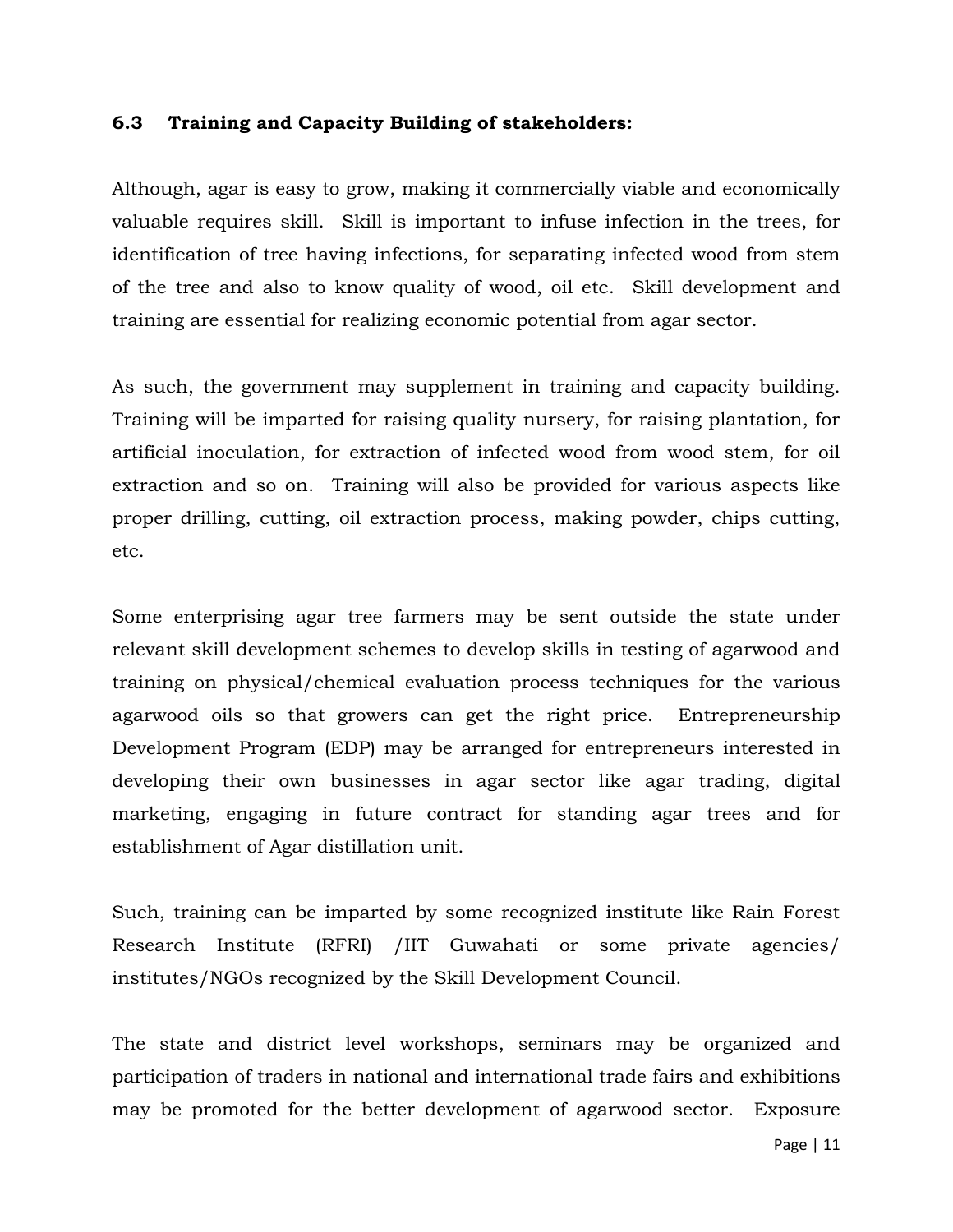visits of the stakeholders including farmers will be arranged for the study of best practices in plantation, harvesting, marketing and trading.

All this will require scientific manpower like graduates in or with experience of working in the field of botany, forestry etc. In order to address the manpower shortage, a concept of Chartered Forester is proposed. Those interested to work in this sector may be selected for training, and after passing out of the requisite test, will be registered as Chartered Forester. Such manpower may be deployed by private people to work in agar sector to carry out work like scientific cultivation, inoculation and extraction. The Chartered Forester may charge fees from the agar farmer based on market rate. Forest Department shall advertise the contact details of the Chartered Foresters so that agar growers can contact them.

#### **6.4 Research and Development:**

It is observed that agar tree has huge potential not only for its medicinal utility and for high quality perfume but also for other purposes as well. There is documentary evidence that shows that young agar leaves can also be used as beverages just like tea because of its medicinal properties. Agar wood, which is not infected, can also be used for carving purpose. There is need to have proper research on utility of Agar as well. In addition, we need to have laboratories to test different quality of infected agarwood, agar oil etc. Furthermore, there is a need to know how fast infection can be induced in agarwood, and at the same time, there is also need to develop good quality planting stock.

All these activities can only be possible by way of systematic approach in research and development in agar sector. Accordingly, R&D on agarwood may be promoted for identification of fast–growing genotypes, variability in infections, pests and diseases, nursery practices, silviculture, agro-forestry,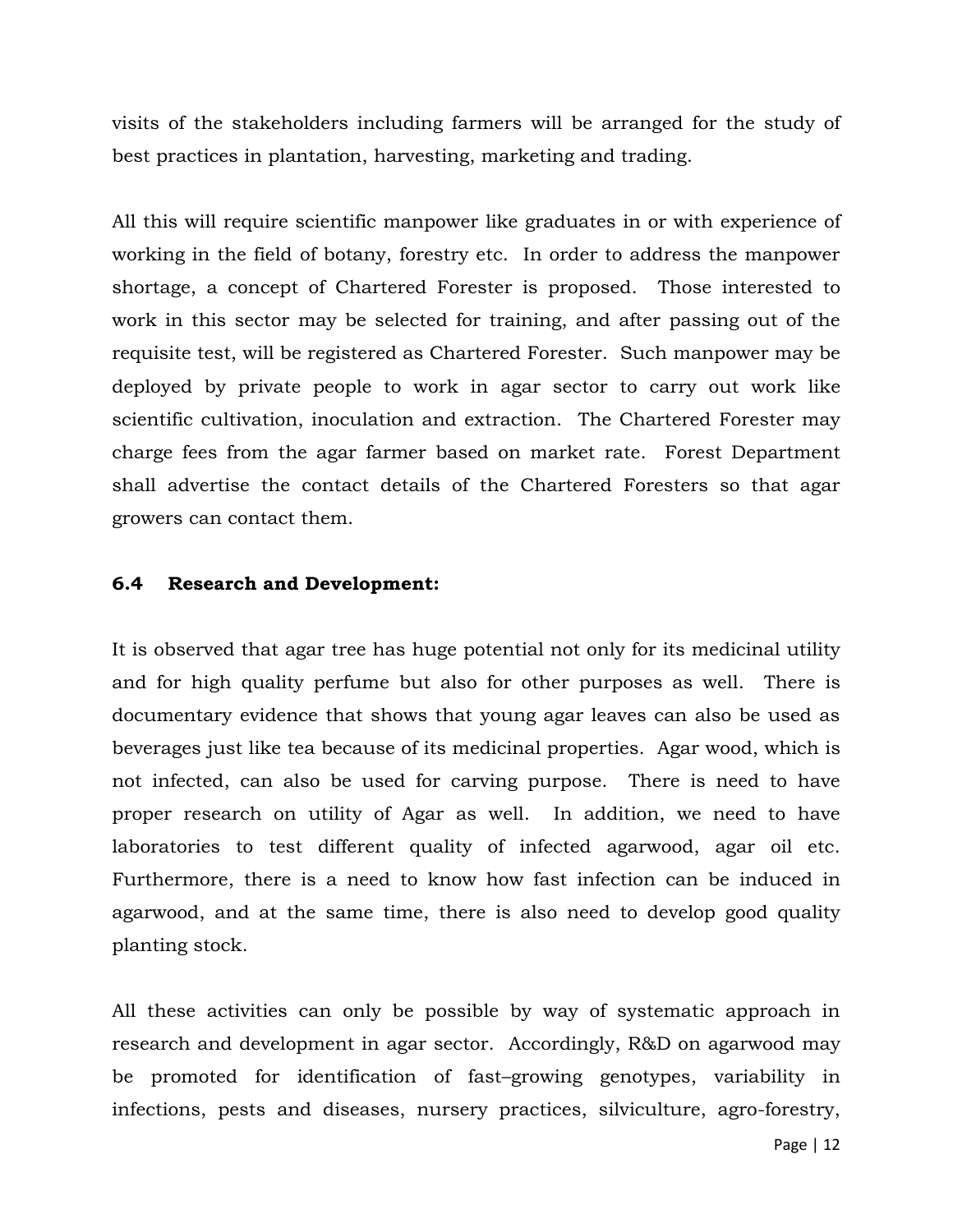role or the insect in causing infection, micro propagation and also for the proper agarwood market (demand & supply) research. R&D will also be taken to find alternative economic use of agar wood and its parts like leaf, stem etc. In this regard, committee under the chairmanship of PCCF and HoFF has identified following research topics to be taken up in near future.

- a) To compare the quality of agar wood produced using different available inoculum in market;
- b) To develop our own inoculums;
- c) To identify and develop the best quality planting material and agar planation;
- d) To identify different uses of agar products especially which is not infected;
- e) Development of agarbatti using agar and its complete value chain;
- f) Standardizing techniques for rearing of the borer insects;
- g) Studies on the reproductive biology of the borer insect;
- h) Identification of area specific local fungal strains for agarwood induction;
- i) Studies on critical parameters influencing agarwood induction;
- j) Early identification of agarwood inducing trees using biochemical markers;
- k) Standardization of agronomic practices to enhance agarwood induction;
- l) Studies on qualitative parameters of resin obtained through natural infection and artificial induction;
- m) Pre conditioning studies for higher agarwood induction;
- n) Establishment of preservation plots.

The national level research organizations like RFRI Jorhat, IIT Guwahati, and other similar academic and research organizations, which are working on agarwood may be encouraged by funding agar related projects. The private agencies, which are doing research on agarwood in collaboration with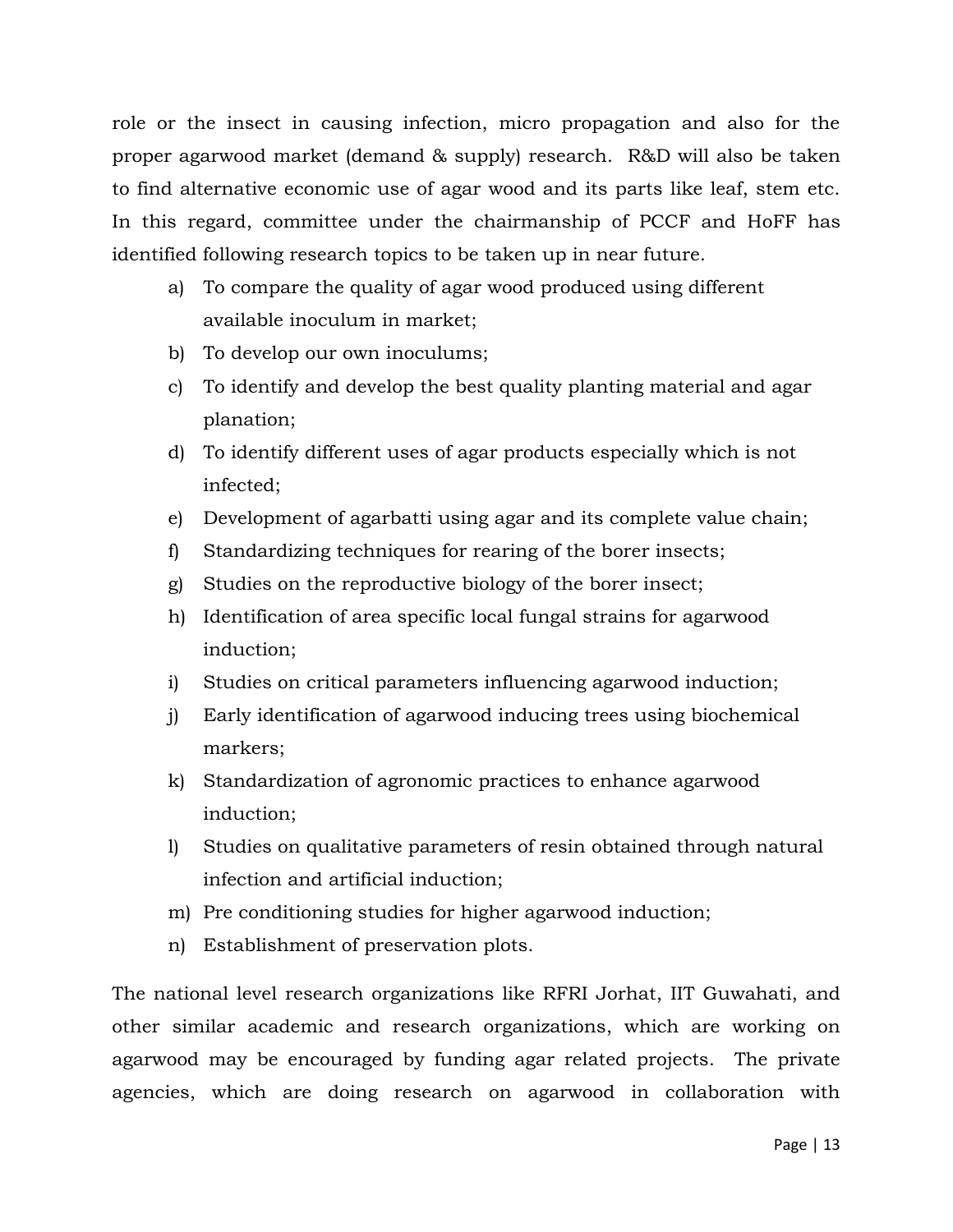government institutes, may also be funded. A research fund may be created for supporting the research on Agar by both Government and private institutes. An International Agarwood Trade and Research Centre may be set up by the Government of Tripura at suitable location in or around Agartala. Fellowship on the pattern of UGC pattern may be extended to the selected students who wish to take up research under their doctoral thesis on agarwood related scientific issues.

Attempt may be made that research activities will be taken in collaboration with existing research laboratories/ research organizations of different departments and by engaging already researchers/research officers/ scientist in different organizations and will be monitored centrally by the authority constituted under the policy to look after agar sector development issues.

#### **6.5 Ease of Doing Business:**

Government of Tripura is committed to further streamlining the processes for growers/farmers, agarwood processing units, traders to trade in agar wood and its product, entrepreneurs who want to start agar wood processing units in the state, trading platform, laboratories, and agar-related business operating guidelines as per the requirements of CITES and other laws.

Accordingly, necessary steps will be taken in a time-bound manner to streamline and automate the processes of registration of trees, obtaining license under relevant wood-based industries rules and other license as required to set up an industry from the relevant authorities etc. Online registration processes will be developed for voluntary registration of the trees by the growers. The transport of agar wood from plantation site to processing unit, transport of valuable products from processing unit to the trade center, and the transport of the valuable products from the trade centers to outside the state and the international market shall also be covered.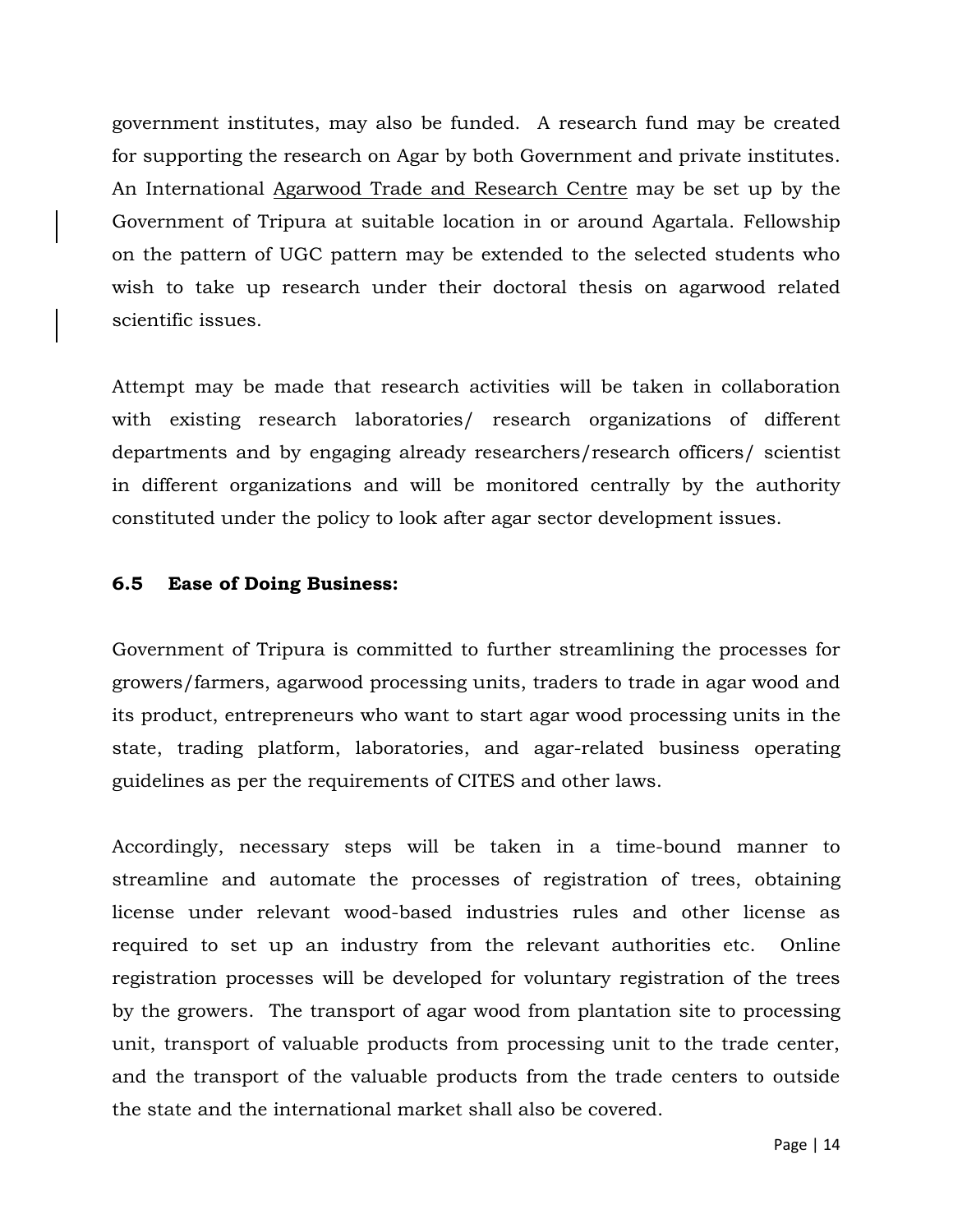In order to issue certificate of origin of raw material, such units may be required to keep records of agar wood/ products procured, used, converted, sold etc as per guidelines that may be issued by Forest Department.

With these interventions, it is anticipated that all those who are involved in agar related business will find it easier to do the business.

### **6.6 Artificial inoculation of Agar trees:**

An agar tree is valued based on its infection level. Infection can be classified into two categories: natural infection and artificial infection. Natural infection occurs through the fungal infection and its takes years. Only about 10-15% agar trees get affected by natural infection. Artificial infection can be done by various methods. The various methods of artificial infection of agar trees are like artificial injury, microbial infection, and chemical treatment etc. Most common among these is artificial inoculation of some fungal inoculant in the tree. Research on this is going on, and may be promoted.

#### **6.7 Processing**:

The processed agarwood is available in the following forms:-

#### **a. Agarwood chips**

The agar wood chips are very costly and valuable incense in the international market. It is a rare and precious aromatic natural resource, which are used for high quality incense, especially in Gulf countries, China and Japan.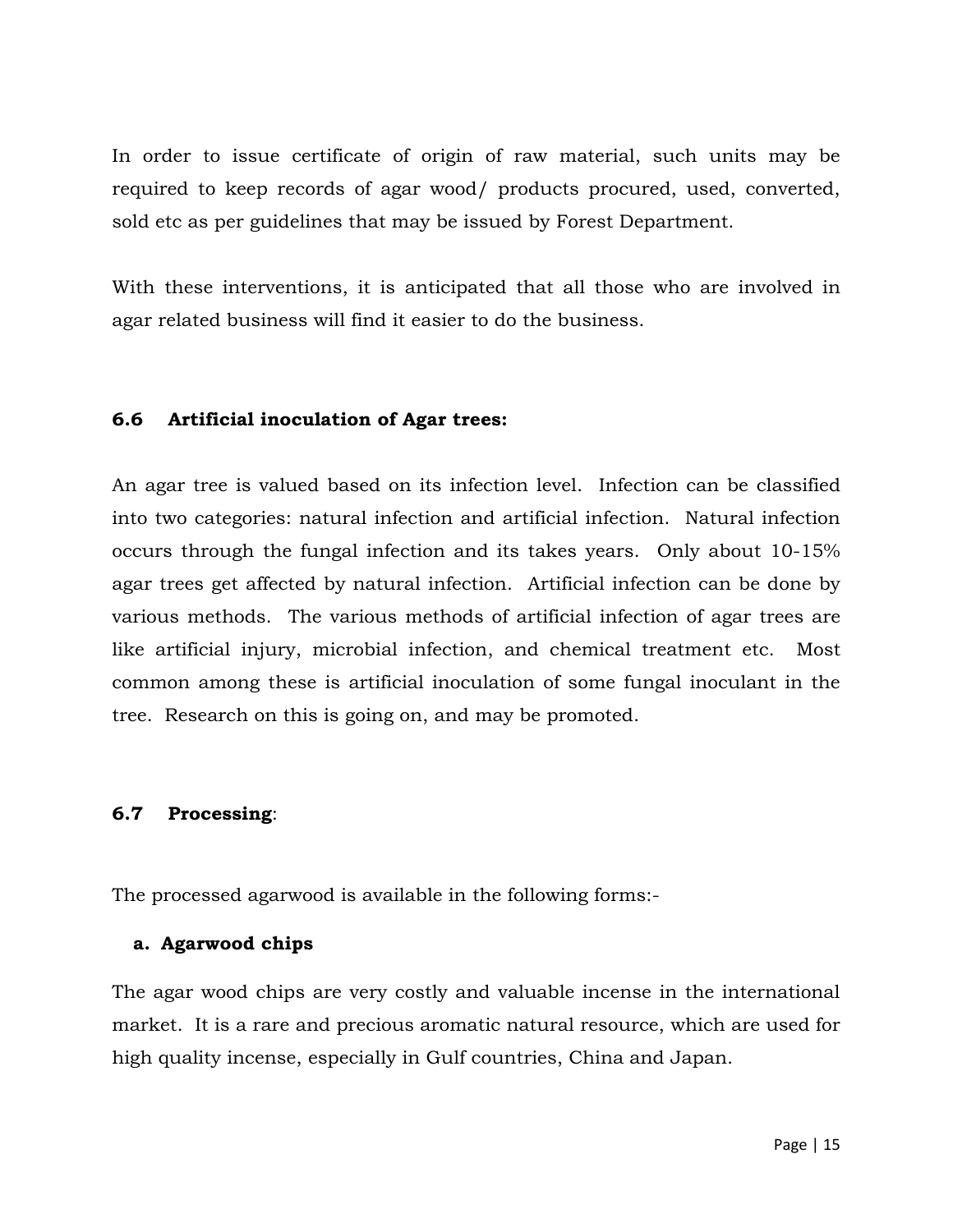The extraction of agarwood chips from the respective tree trunk is highly skilled activity and requires special toolkits and skill.

## **b. Semi solid gel-Boya**

Boya Oil Gel (semi solid) is extracted from non-infected Agar wood trees which is creamish in color and aged above 5 years. Boya (gel) is used in cosmetics, perfumery etc.

## **c. Agarwood oil**

The essential oil from agarwood is valued as high-class perfumery and is highly priced by European perfumers who blend their best grade scents. Agarwood oil also known as the "king of incense". Moreover, it has been used in treatment of many medical conditions.

The entrepreneurs may establish small distillation units as cottage industries, or bigger units as micro and small-scale industries. Some such units may be cluster-based approach for better collaboration. Special industrial estates may also be established. Agarwood oil-based industries may also be promoted through incentives on plant and machinery as per the schemes of Industries and Commerce Department.

## **6.8 Marketing**

It is well known that agar growers of the state are extracting the tree and selling the products mostly in informal markets in Assam. In absence of required documents and formal route of export or sell of such products, these growers are unable to get the true value of the products.

Main purpose of this policy is to make trade formal so that ultimate grower can sell their product directly to wholesale trader in the white market, and in return, the grower gets the right price.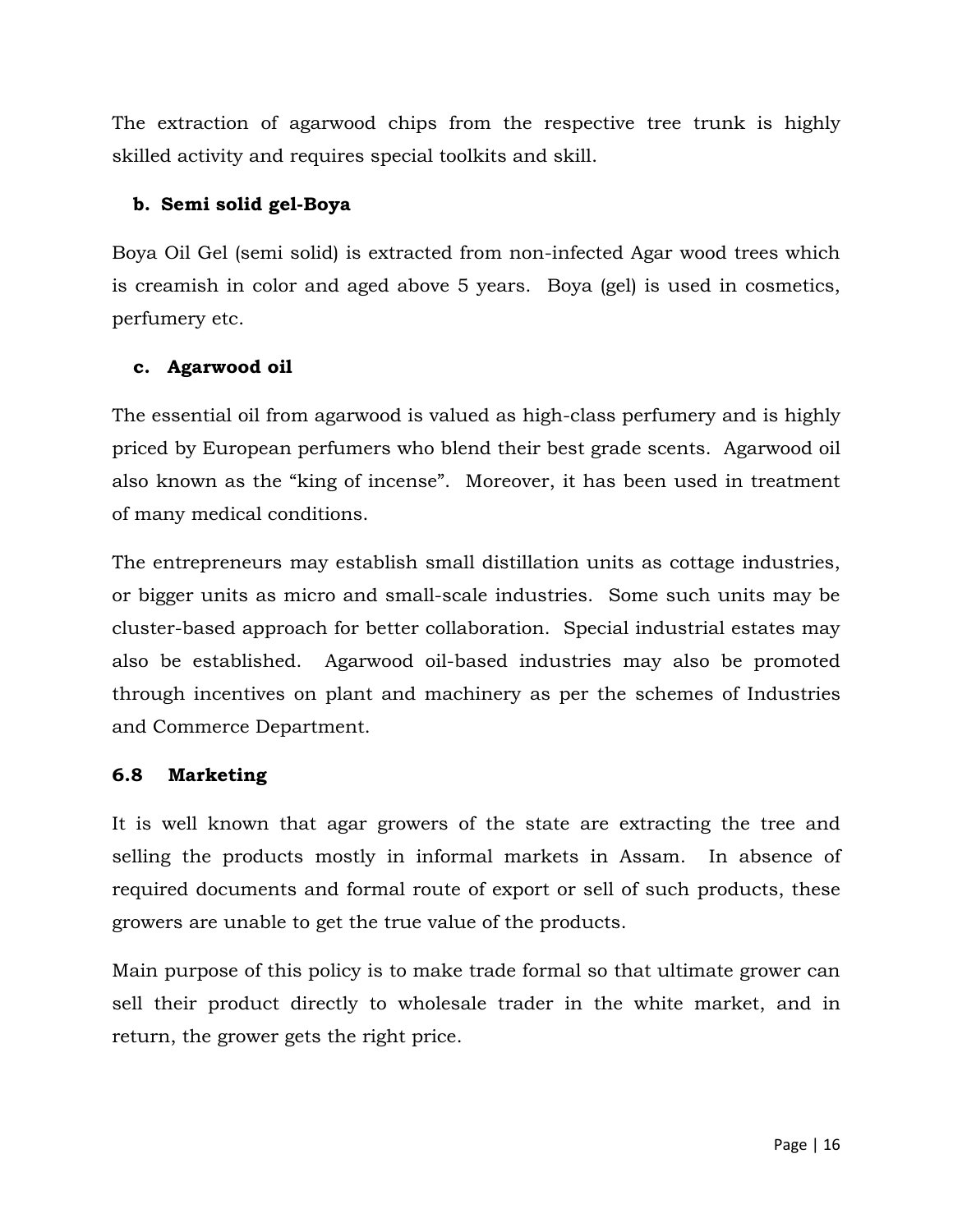In order to promote such formal trade and also allow export of products, following may be done.

- 1. Agar products need to be certified that these are sourced from legal sources, and not from the wild sources. For this, grower needs to register his plantations. Online registration of trees based on selfcertification and sample checks by Forest Department may be considered while simplifying the entire procedure. If growers register the trees, they may be considered for online felling permit as well as transit pass to transport the felled logs to nearby registered Agar wood industry. The available data on web portal will also help concerned DFO to issue Certificate of Origin as and when required.
- 2. State government may establish one Agarwood Trade and Research Centre, in or around Agartala. This will be a marketing platform to be provided by government to local growers, where every transaction will be notified and certificate of origin will be issued by the centre. The centre will be a private entity, and run on the basis of fees from buyers and sellers. In this centre, buyers sellers meet will be arranged regularly, where buyers from across the country and the globe may be invited for buying agar products. All trade originating from this centre will be legal and supported by necessary documentation as required for CITES authority.
- 3. State government will provide the required services from Forest Department, Regional CITES authority, Customs etc if required at this Trade Centre for easy clearing of export of traded products. State of the arts product testing laboratory will also be established in such Trade Centre for testing of products. The laboratory may be accredited to National Accreditation Board for Testing and Calibration Laboratories (NABL) in due course.
- 4. State Government has already taken up the matter with MoEFCC, Government of India for allotment of export quota as per NDF study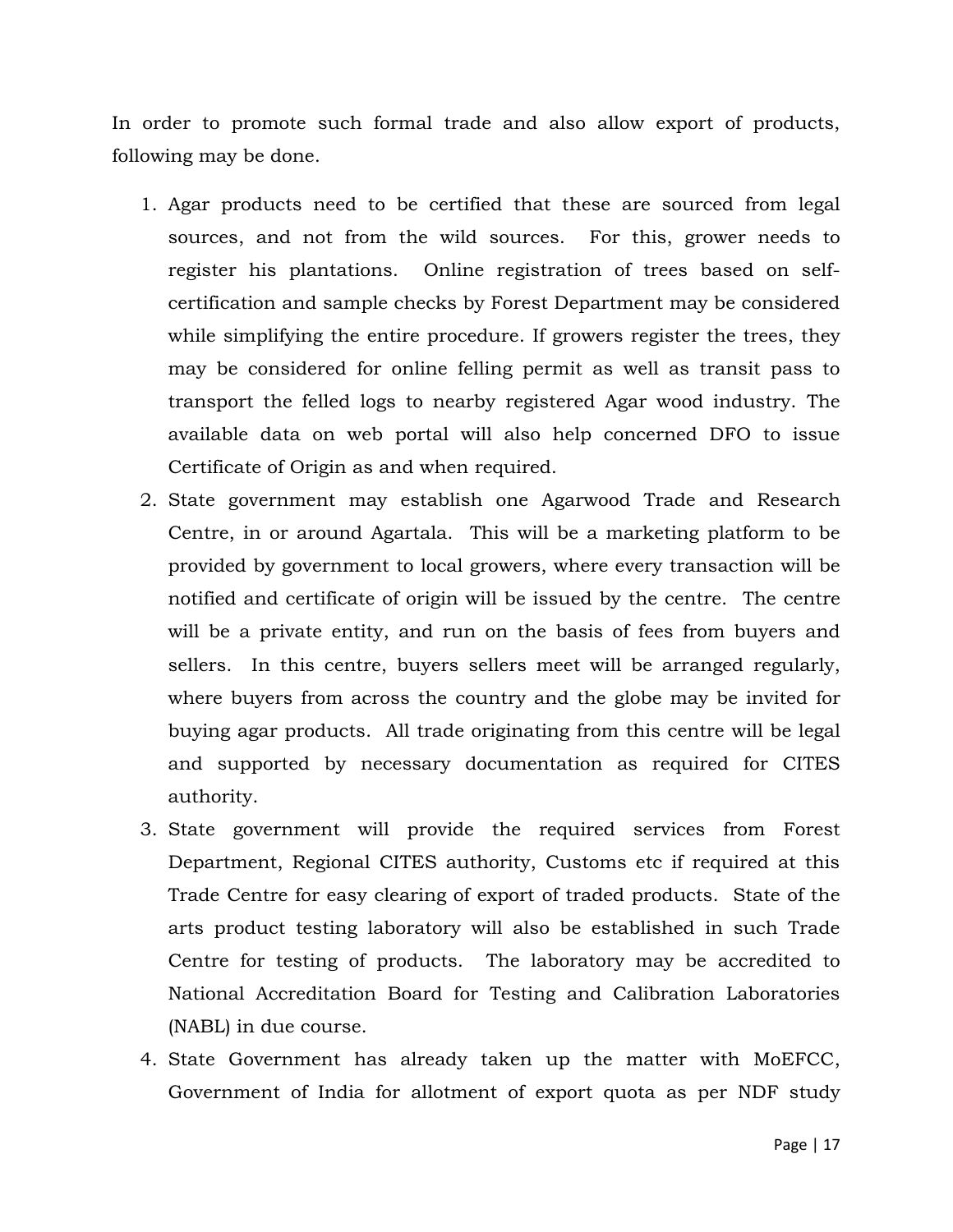conducted by RFRI Jorhat. Once this quota is finalized, state government through its designated agency will monitor the trade being conducted.

- 5. Based on informal sources, it appears that the quota set for country for agar oil and agar wood chips by RFRI Jorhat may be too meager. The state government and other stakeholders, including other state governments, may take up with MoEFCC to contest the quota, and demand reasonable quota commensurate to the potential in the state.
- 6. Detail procedural guidelines for growers, agar processing unit holders, Trade Centre authority / traders and exporter will be issued separately, wherein detail procedure for formal trade within the country and also for export will be given. These guidelines will clarify the how each product can be traced back to particular tree from where it is extracted, based on which Legal Procurement Certificate (LPC) can be issued.
- 7. Attempt will be made so that documents issued from state implementing agency will have all the authenticity and no one will question the contents of such documents on the way while such products are under transit.
- 8. Government may explore use of advanced technologies, including Blockchain technology to ascertain the origin of products, avoiding duplicity, ensuring payment of GST etc.
- 9. For export, implementing agency will facilitate the trader and grower to obtained legal procurement certificate (LPC) from local District Forest Officer and approval from Wild Life Crime Control Bureau (WLCCB) Government of India, which is the CITES management authority.
- 10. In order to promote export of agar products, Special Economic Zones may be notified for processing of agar products for export.

## **6.9 Promoting different Agar based Business Models:**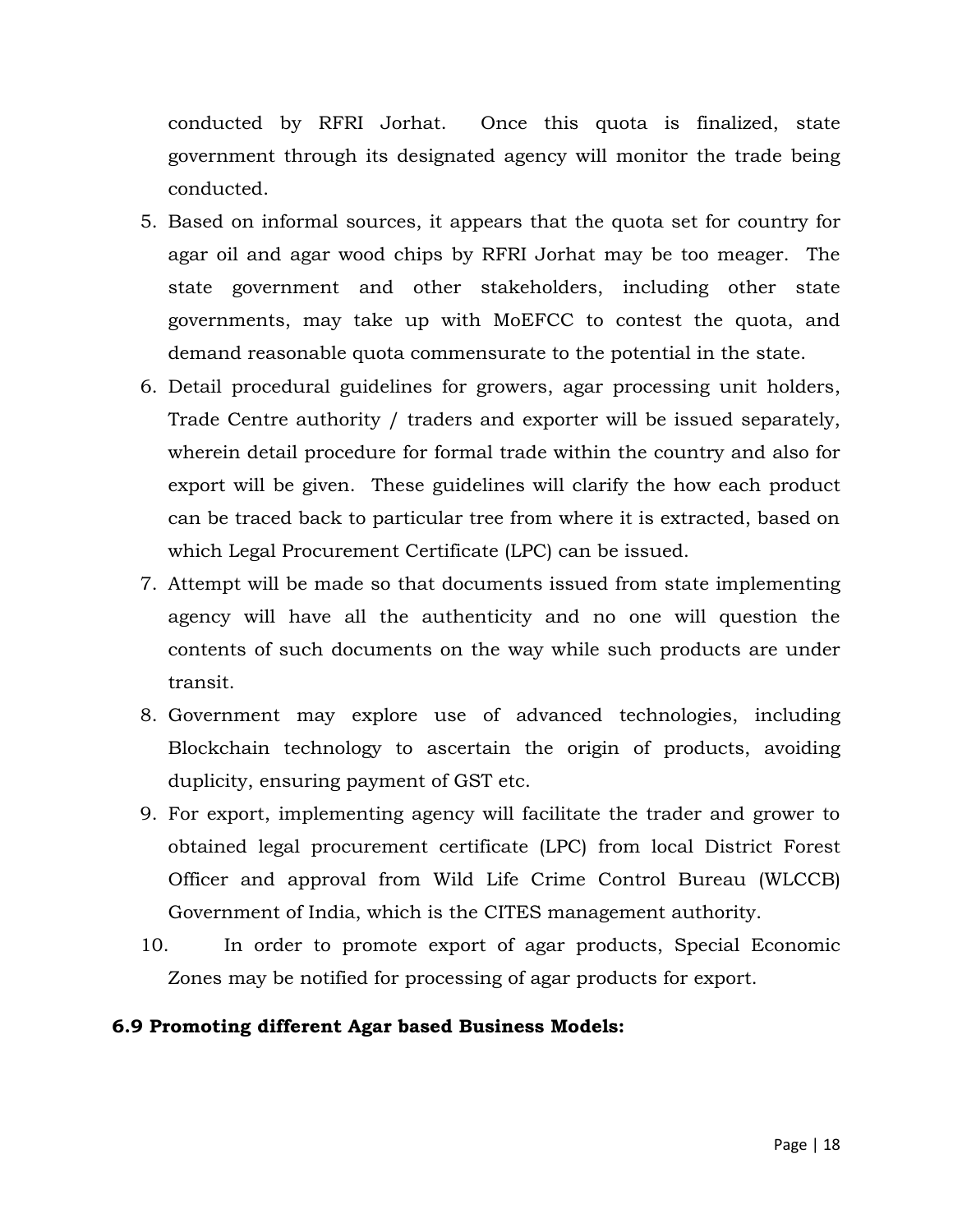Some investors may like to invest in agar related business in the state, which may be encouraged. Some of the identified business models that can be promoted for attracting investment are as given below.

- 1. Agar contract farming.
- 2. Agar inoculation production unit and inoculation of agar trees.
- 3. Raising of private agar plantation by taking land on lease basis from local land owners.
- 4. Establishment of agar oil/ chips processing unit.
- 5. Quality planting material/ agar nursery/ tissue culture based planting material development.
- 6. Banking solution to agar growers.
- 7. Business opportunities from agar byproducts.

## **6.10 Other Initiatives:**

Depending upon the resource survey and extent of industrialization of agarwood trade and volume involved in agar trade, government may decide and review the size of establishment of Agarwood Trade and Research Centre (ATRC) in or around Agartala. This center will be used for the research, for establishment of testing laboratory, for promotion and expansion of agarwood trade. It will mainly facilitate the national and international trade. It will have facilities like buyers and sellers meeting place, video conferencing space, trade information and education services, oil testing lab, research space, exhibit space and many other similar facilities. Agarwood farmers and traders will be largely benefited from this centre.

Further, the following initiatives will also be taken through this policy for the promotion of this sector: -

- 1) Regional and state level exhibitions on agarwood products.
- 2) Conducting exhibition of agar products and also other major products of Tripura in major cities within India, in Gulf countries and some of the major European cities.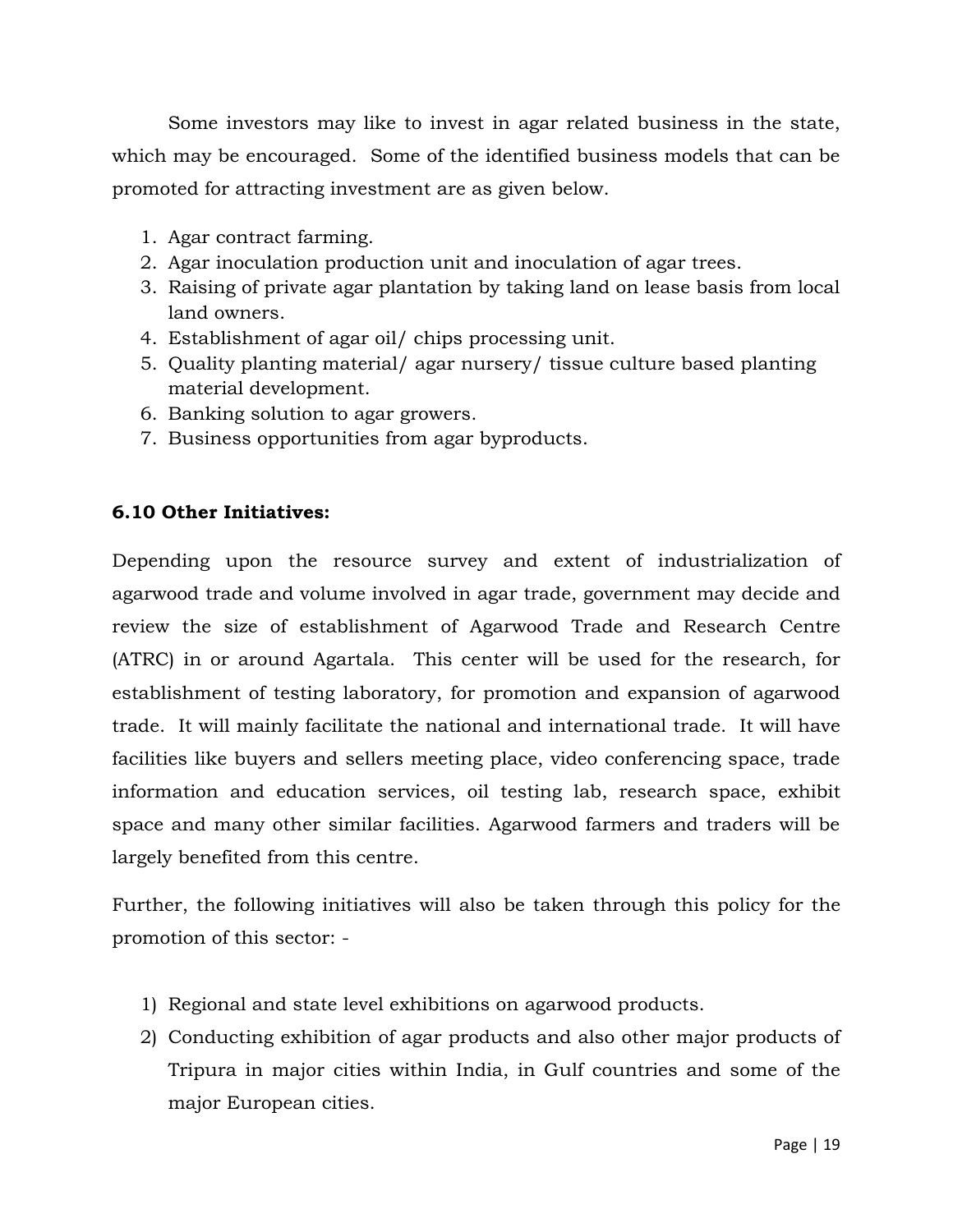- 3) Participation in different national and international agarwood-specific exhibitions and trade fairs to showcase the products of Tripura.
- 4) Training on documentation and procedure for international marketing.
- 5) Contacting different Delhi/Mumbai/Kolkata based embassies of the countries where agar wood is in great demand to promote agar products from Tripura.
- 6) Contacting pharmaceuticals companies, cosmetic industries, refreshment products companies, neurotherapy centers etc for businessto-business promotion of Tripura based agar products in the domestic market.

Support from MSME schemes of Government of India may be sought for marketing promotion and trade facilitation.

The digital marketing may be explored for agarwood product marketing. It may be extended to non-internet channels that provide digital media, such as television.

## **6.11 Offering Agarwood sector the Status of 'Industry':**

Considering the potential of agarwood sector in the state's economy in future, Government may consider conferring the agarwood sector the status of 'industry'.

With this, any stakeholder working in the field of agarwood sector can avail the government facilities, which any other industry is entitled to get. This includes inclusion of agarwood related small business under self-employment scheme, concessional rate of interest from banks, inclusion of agarwood sector under priority sector lending program of financial institutions, getting shades/plots within the industrial estates of Tripura Industrial development corporations etc.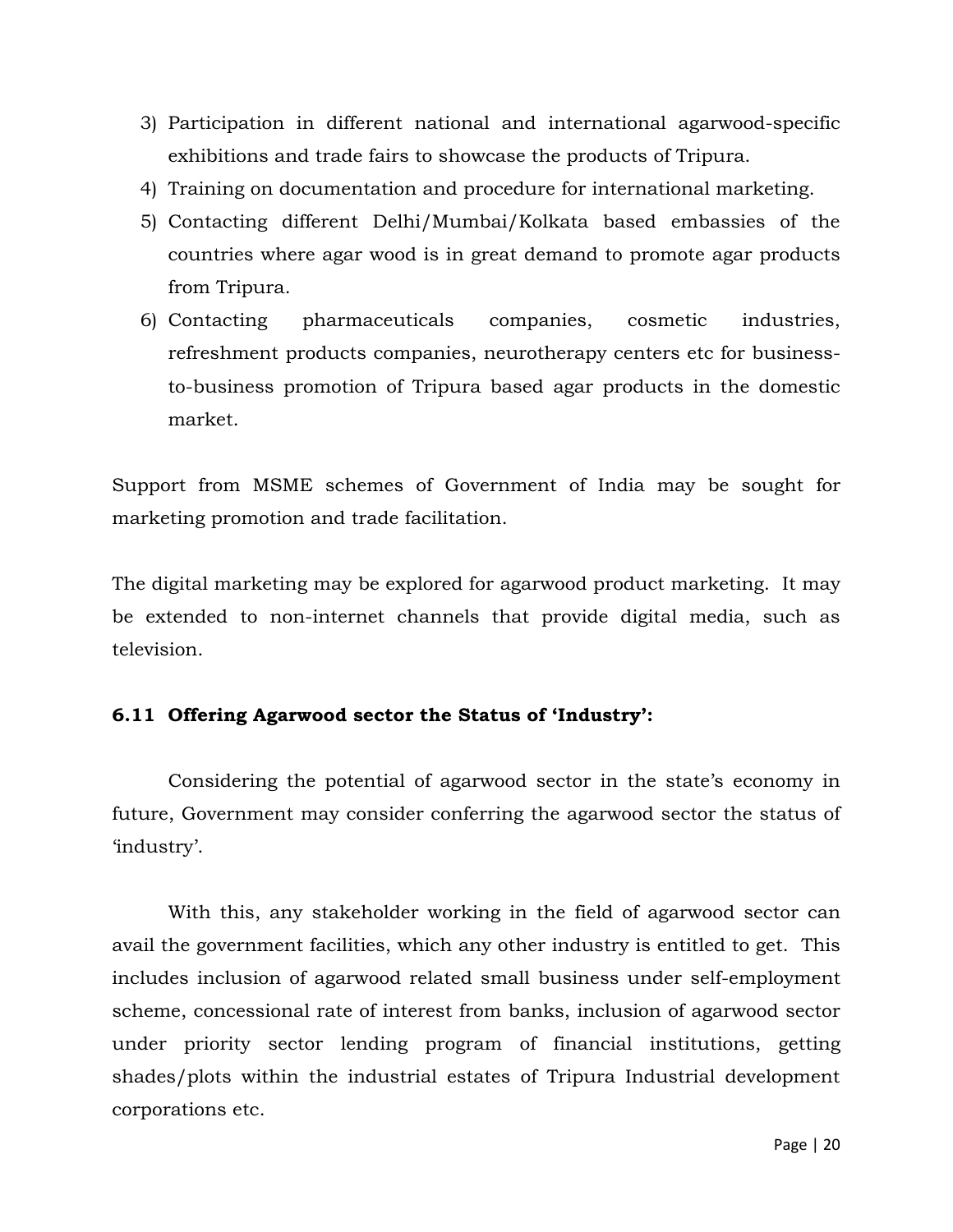### **7.0 General Incentives:**

Agarwood is a lucrative industry. It just needs some support in the initial stage before the sector grows. It should be kept in mind that traders and entrepreneurs are not unduly distracted to incentives, even though they will be encouraged to avail all the incentives due to them.

**7.1 Incentives for the artificial induction of Agarwood-** Since the natural infection of agarwood takes a long time and is fraught with uncertainty, artificial infection is a better option with certainty. For increasing rate of infection, government proposes following measures in this policy: -

**7.1.1** For the artificial inoculation of agar tree of 8-10 years of age, a special drive will be taken to identify different inoculum providers, to test the efficacy of inoculum being provided by such inoculum providers and encourage grower to go for artificial infection of un-infected trees.

**7.1.2** Inoculum production units will be encouraged in collaboration with the institutes that are already doing research on the microbes viz RFRI (Rain Forest Research Institute), Jorhat or IIT Guwahati or any other agency having microbiology lab.

**7.1.3** In order to finance the growers taking up inoculation of a large number of trees, the state government may take steps so that banks finance such projects, preferably in the priority sector.

### **7.2 Incentives for processing of Agarwood**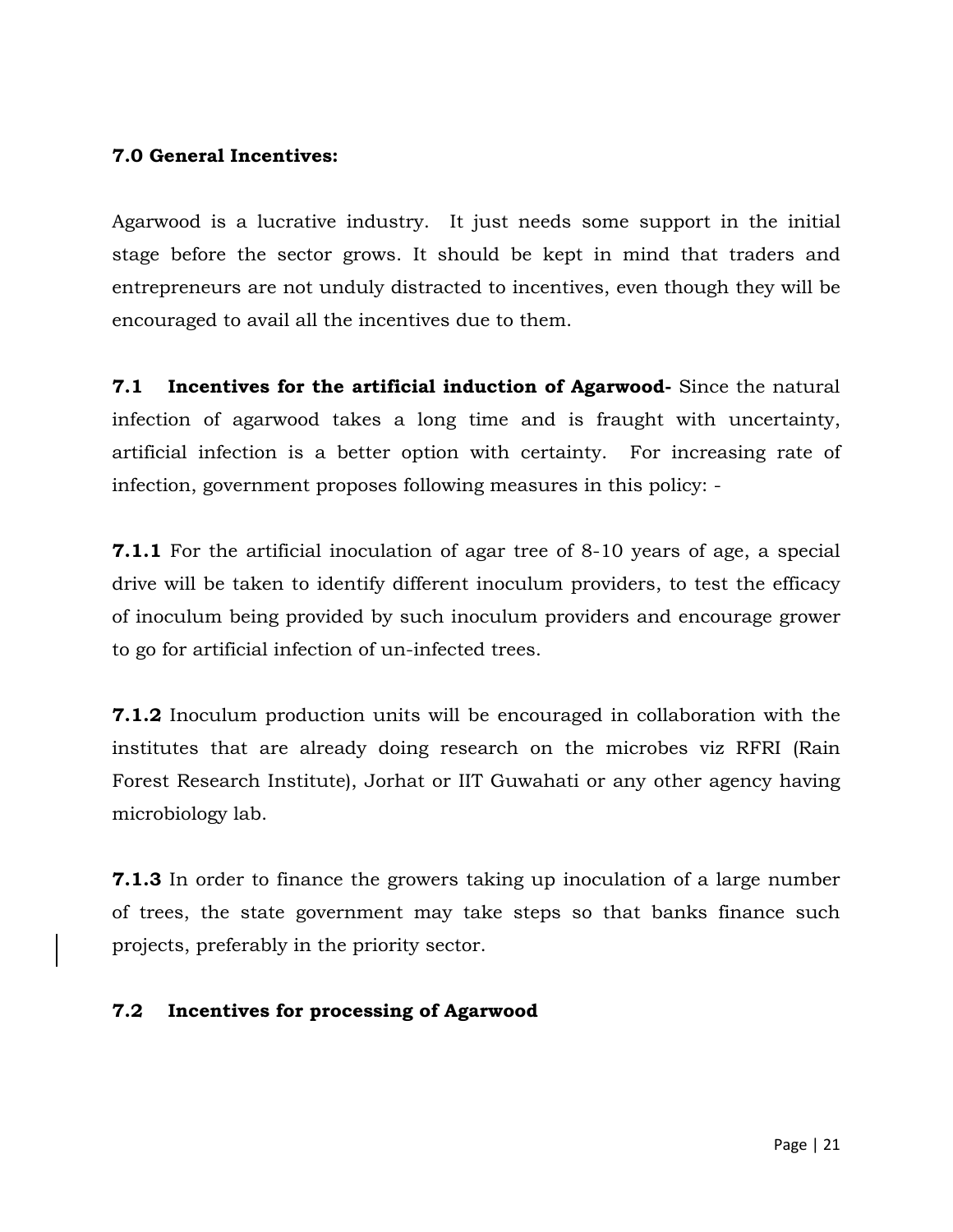All eligible new industrial units for the distillation of agar oil, perfumery and packaging may be provided with Capital Investment Incentives as applicable by relevant provisions under Tripura Industrial Promotion Scheme and NEIPP scheme of Government of India.

### **7.3 Incentives for Research-**

Research related to novel techniques of induction of agarwood, new distillation methods and finding superior varieties or any other development related to agarwood may be encouraged by extending special incentives as and when required.

## **7.4 Support to Training and Capacity Building:**

Government may sponsor training in different training institutes and skill development centers for providing training to different stakeholders as and when required.

## **7.5 Marketing support**:

For facilitating the marketing of agarwood and its products, the different activities may be funded by the government. Some of such activities are;

- a. For the participation in national and international trade fairs/exhibitions;
- b. For development of online portal for marketing of agarwood products;
- c. For arranging buyers and sellers meet from time to time.

## **8.0 Fund requirement and sources of funding:**

About ₹100 crore may be earmarked from different sources for promotion of agar sector as per roadmap prescribed in this policy.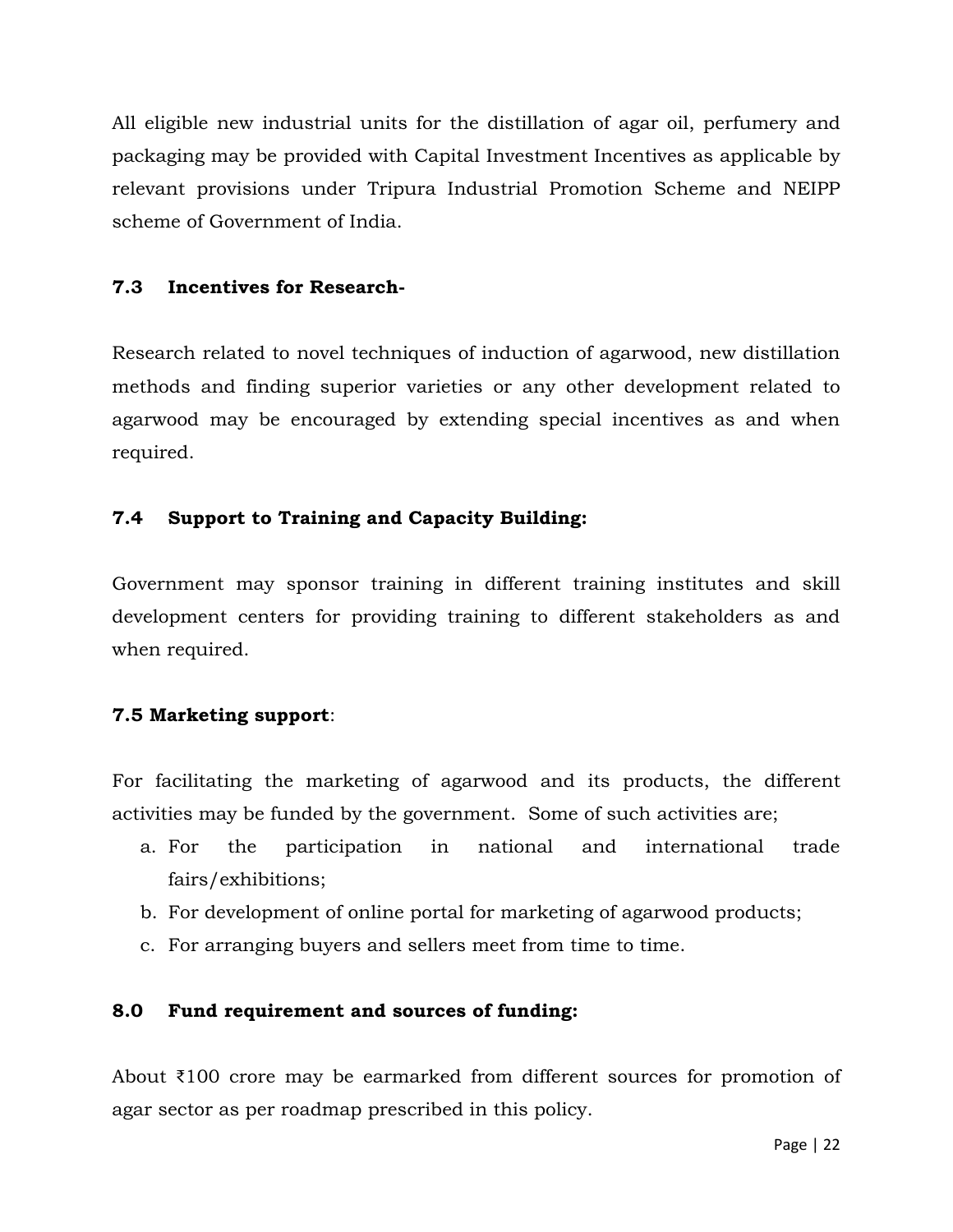### **9.0 The Institutional Mechanism:**

Since agarwood sector economy is expected to be ₹2000 crore economy in near future and requires quite concerted effort mainly on policy and fiscal front, the state government may consider to forming a Special Purpose Vehicle (SPV)/ Agar Development Board to take up this sector in large scale as and when such need arises. In the meantime, NTFP Centre of Excellence may continue to look after implementation of this policy by strengthening its resources as required.

### **10.0 Right of the State Government to amend the Policy**

The Government of Tripura reserves the right to amend any provision(s) of this policy as and when required.

### **11.0 Period of validity of the Policy:**

The policy will be effective from date of Notification and will be reviewed from time to time to the necessary changes based on the performance of this sector. A thorough review of the policy may be done after five years.

### **12.0 Expectation from this policy intervention:**

Through this policy, the Government of Tripura intends to promote

- a. Value addition of agarwood and its export.
- b. To cover additional about 2000 hectares of agar plantation and increase number of agar tree count by another 5 million trees.
- c. Export of locally cultivated agarwood, subject to the fulfillment of requirements under the CITES and EXIM Policy of Government of India; besides large-scale cultivation of agar trees and its inoculation for agarwood production.